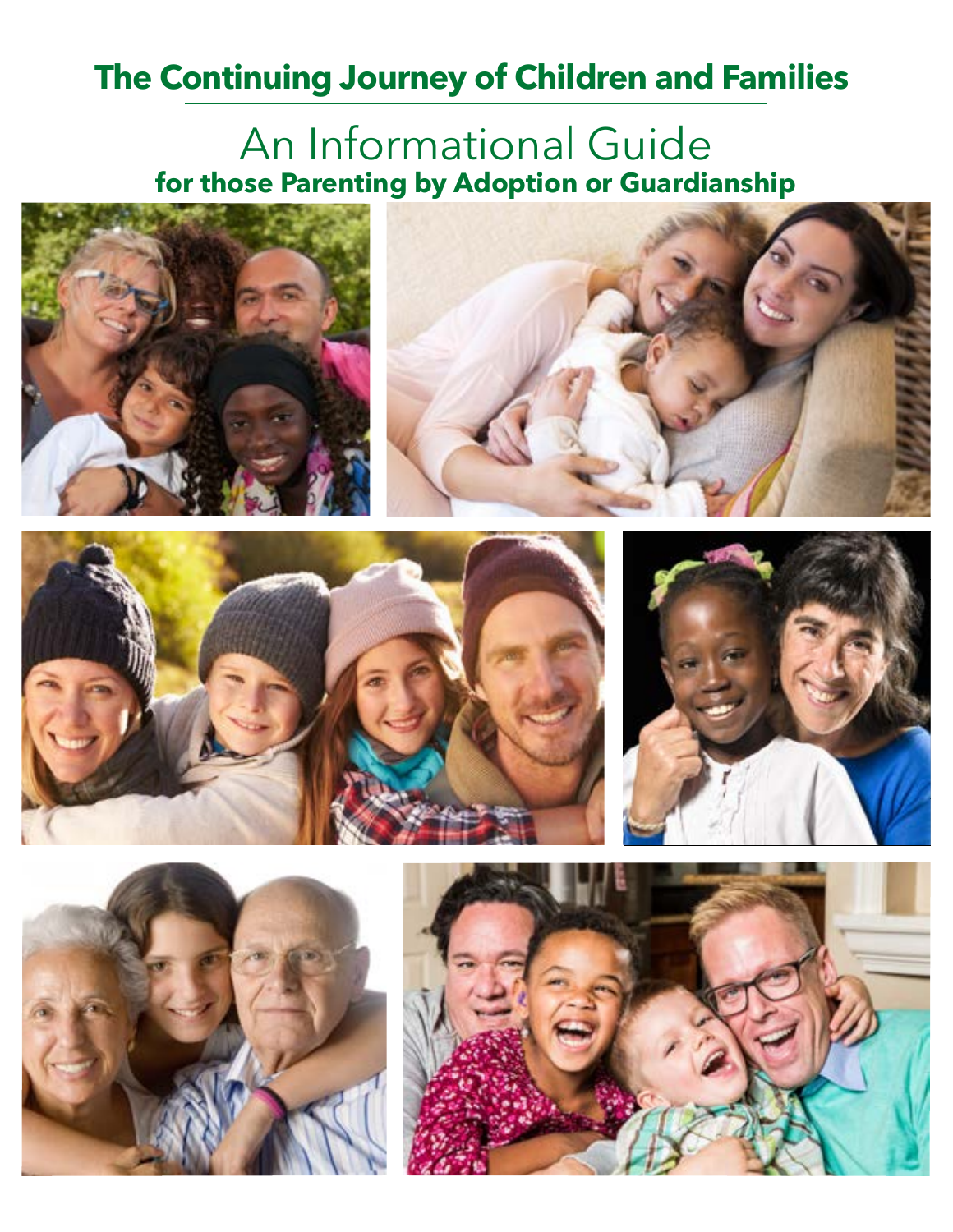



Funded through the Department of Health and Human Services, Administration for Children and Families, Children's Bureau, Grant #90CO1122. The contents of this document do not necessarily reflect the views or policies of the funders, nor does mention of trade names, commercial products or organizations imply endorsement by the U.S. Department of Health and Human Services. This information is in the public domain. Readers are encouraged to copy and share it, but please credit the QIC-AG.

The QIC-AG is funded through a five-year cooperative agreement between the Children's Bureau, Spaulding for Children, and its partners the University of North Carolina at Chapel Hill, the University of Texas at Austin and the University of Wisconsin-Milwaukee.

#### **Introduction**

The National Quality Improvement Center for Adoption and Guardianship Support and Preservation (QIC-AG) is a five- year project working towards developing long-term strategies to support families formed through adoption and guardianship. Vermont is one of eight sites across the country developing and testing post-permanency interventions to ensure evidence-based strategies inform service delivery.

The Vermont Department for Children and Families partnered with the QIC-AG to explore the strengths and needs of Vermont families. In this project, Vermont implemented a prevention strategy of outreach to families formed through adoption and guardianship by public or private agencies. The Continuing Journey of Children and Families is one tool developed in pursuit of the goal to maintain contact and provide educational material to families. This guide seeks to highlight themes common to families grown by adoption or guardianship with a particular focus on the role trauma often plays.

While parenting always has its ups and downs, families who are formed through adoption and guardianship face unique experiences, both rewarding and challenging. Additionally, families joined by kinship or identifying as transracial/ transcultural families have other unique dynamics that are touched upon in this document. Some challenges come at predictable times and because they are predictable, the information in this guide can help your family prepare for what may lay ahead.

Please know that the developers of The Continuing Journey of Children and Families designed it with the belief that this is a tool for your journey as a family. It is not meant to cover every possible situation or topic that is associated with being a family formed through adoption or guardianship. You may use this guide as a jumping off point - use the resource section to think through your specific situation and reach out to appropriate supports to continue your learning. We hope the guidance provided in this booklet is both reassuring and informing so you can delight in your children as they grow up!

We are deeply grateful to all the parents and professionals who had a hand in the content, context, and design of this guide.

#### A Note on Pronouns

Throughout this guide, you may notice the usage of the pronouns "they/them/theirs". This was an intentional choice made by the creators of this guide. The use of these pronouns is intended to make this guide as inclusive as possible to people of all backgrounds and identities. For more information on gender inclusive language please visit: [https://](https://writingcenter.unc.edu/tips-and-tools/gender-inclusive-language/) [writingcenter.unc.edu/tips-and-tools/gender-inclusive-language/](https://writingcenter.unc.edu/tips-and-tools/gender-inclusive-language/)

Adoption & Guardianship **Support and Preservation** 









The University of Texas at Austin Child & Family Wellbeing Steve Hicks School of Social Work

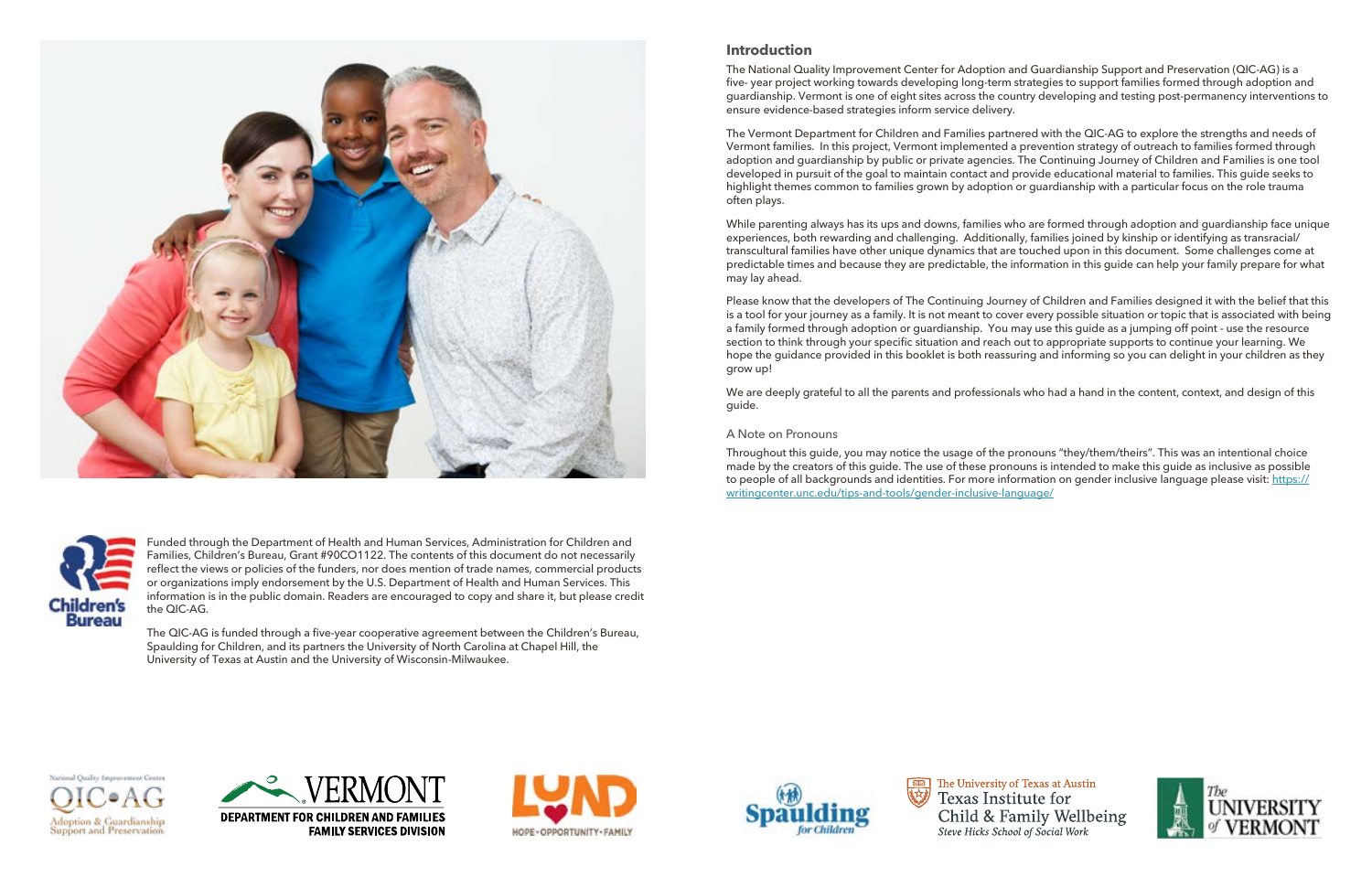

# **Contributors**

Jayne Schooler, MBS Valerie F. Wood, Ph.D. Rowena Fong, MSW, Ed.D Kelly Melekis MSW, PhD Barbara A. Joyal, MSW, LICSW Christina R. Shuma, MSW Karen Norton, MSW Kris Henneman, MSW Betsy Smalley, LSW Laura Marra, MSSW Julia Crisman











This booklet is dedicated to Diane Dexter, whose passion for permanency for children shaped child welfare practice in Vermont for 23 years. To many, she was a driving force in the state and a leader on the national level in adoption, and she is now, and will always be, our Angel in Adoption.

#### **Table of Contents**

#### **[An Overview of the Core Issues in Adoption](#page-3-0) 6**

#### **A Brief Look at the Impact of Complex Developm**

#### **Making Sense of Behavior through the Ages**

| An Overview of the Core Issues in Adoption                                                                   | $\boldsymbol{6}$ |
|--------------------------------------------------------------------------------------------------------------|------------------|
| A Brief Look at the Impact of Complex Developmental Trauma                                                   | 7                |
| <b>Making Sense of Behavior through the Ages</b>                                                             |                  |
| The Infant and Toddler Years (0-3)                                                                           | 9                |
| The Pre-School and Early School Years (4-7)                                                                  | 12               |
| The Middle School Years (8-12)                                                                               | 15               |
| The Teen Years (13-17)                                                                                       | 19               |
| Guidance for Parents: Tasks and Strategies for Maintaining Well-Being Throughout your Journey of<br>Adoption | 23               |
| Guidance for Guardians: Tasks and Strategies for Well-Being Throughout the Journey                           | 27               |
| <b>Additional Considerations for Kin Families:</b>                                                           | 31               |
| Tools for Understanding Your Child and Meeting Your Need for Support                                         | 33               |





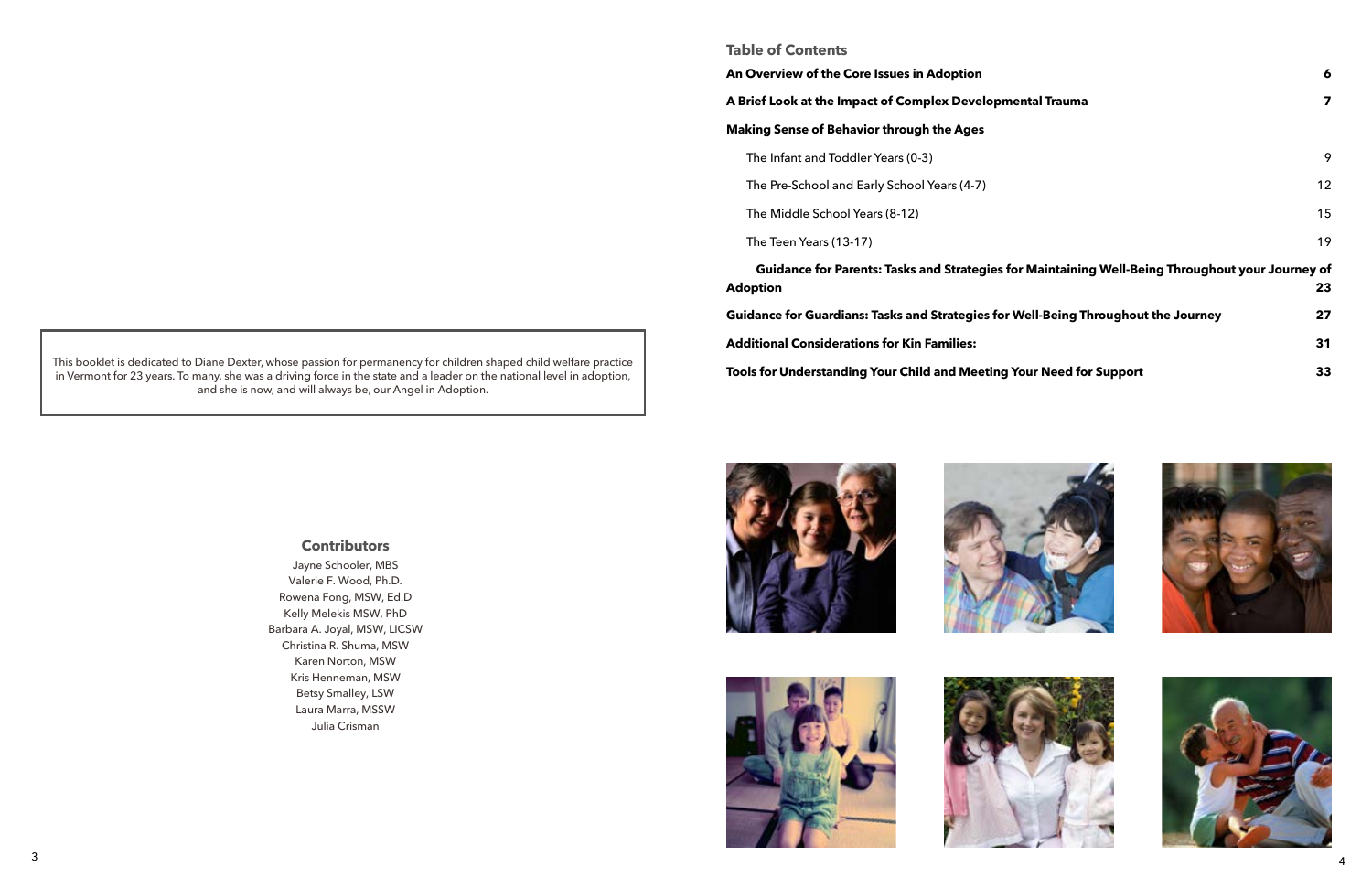#### <span id="page-3-0"></span>**Why do you have this Informational Guide?**

Knowledge is powerful. What we know and come to understand as parents who have adopted or are guardians will help in becoming that healing adult in the life of a child.

When a child enters a foster or adoptive home following a history of abuse, neglect and trauma, that child will greatly impact the caregiving family. Often times, the family formed through adoption or guardianship is challenged by the unexpected - the experience may be nothing like they thought it would be. They are confronted by confusing emotions and feel unequipped for the journey.

All children are unique, with their own strengths and challenging behaviors. However, individuals who have been adopted or in guardianship relationships have shared the unique and challenging ways their experience affected them as they have grown into adulthood.

This guide provides an overview of what that impact might be on a child's life over five developmental stages: infancy, toddlerhood, pre-school age, school age, and adolescence, through two lenses: the Core Issues in Adoption and Developmental Trauma.

Some of the items summarized on the following pages may reflect you and your child's experience, and others may not. At the end of each section, you will find tips and strategies to help support your child as they work through the Core Issues in Adoption and/or Developmental Trauma's impact. Some tips and strategies apply to more than one age group, in those cases, they have been repeated.

### **An Overview of the Core Issues in Adoption**

Adoption or guardianship is not a singular event in the life of a family. It is an on-going journey of learning and growing together. It is also an intergenerational process that unites families formed through adoption or guardianship and birth families together forever. Growing in awareness of how the core issues touch everyone who is connected to adoption or guardianship within that family constellation will lead to a better understanding and compassion regarding the unique needs created by these amazing ways of building family.

# **Core Issues that May Impact Your Family and Child Along the Way**

Adoption and guardianship may trigger lifelong or core issues for all members of the family constellation, regardless of the circumstances of becoming a family. Research attributes the core issues to adoption specifically, but these may be closely connected to kinship and guardianship families as well. These core issues may be experienced in various ways throughout your child's development. They also are a part of the journey of everyone within the family constellation: parents, grandparents, siblings, aunts, uncles, etc.

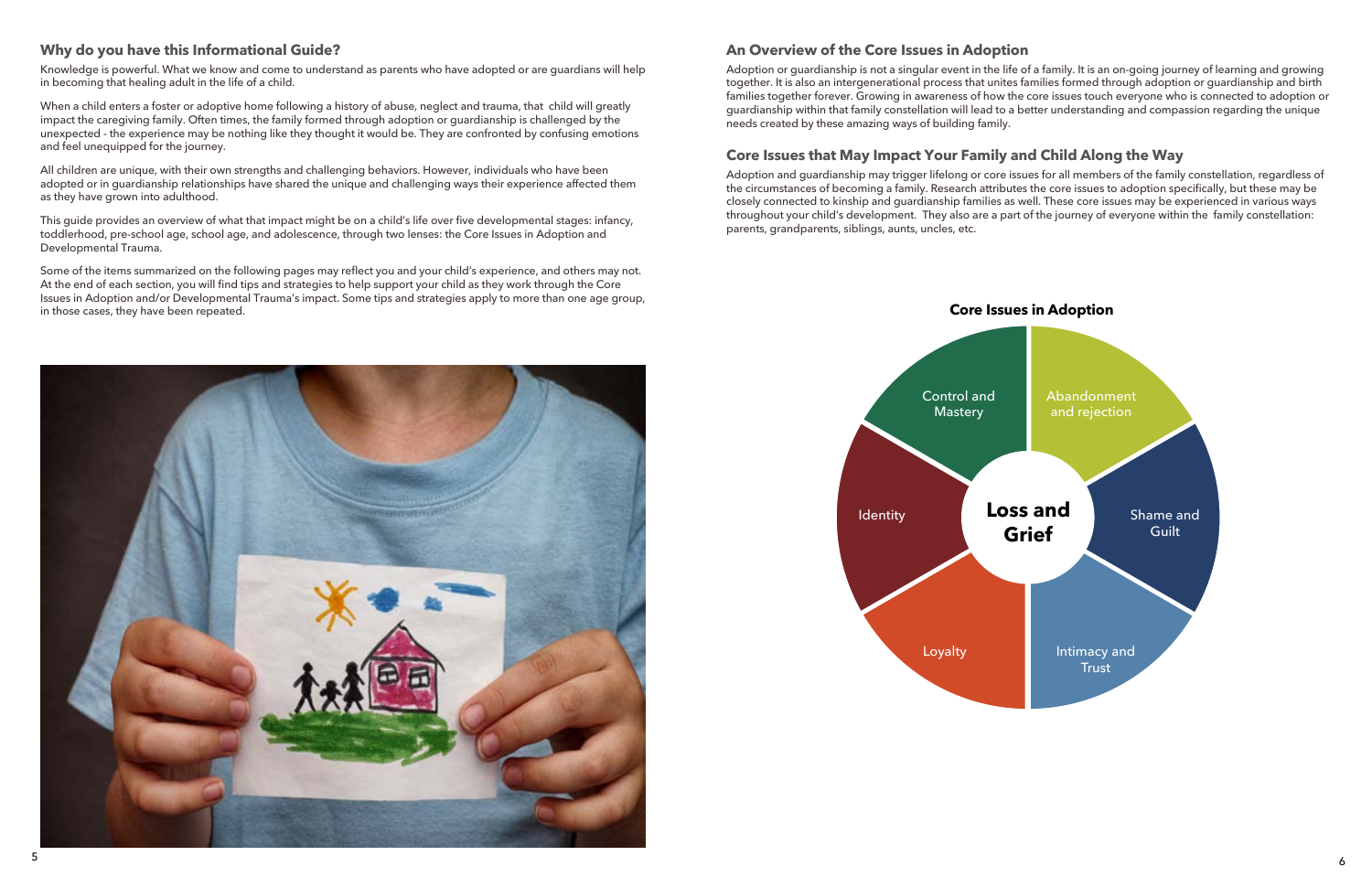# <span id="page-4-0"></span>**A Brief Look at the Impact of Complex Developmental Trauma**

The term complex trauma describes both children's exposure to multiple traumatic events, often of an invasive, interpersonal nature, and the wide-ranging, long-term impact of this exposure<sup>1</sup>. Complex developmental trauma occurs early, even before birth. It is chronic, meaning a child can often never feels safe. It always involves a form of maltreatment and involves the failure of a caregiver to nurture and protect the child.

These events are severe and pervasive; such as abuse or profound neglect. They usually begin early in life, even at times before birth and can disrupt many aspects of the child's development. Since the events often occur in the context of the child's relationship with a caregiver, they interfere with the child's ability to form a secure attachment bond. Many aspects of a child's healthy physical and mental development rely on this primary source of safety and stability.

#### **Complex Developmental Trauma impacts the whole child:**



**Behavior**

#### **Many of our children come with these life-altering and often damaging experiences, which can have life-long impact.Long Term Impact of Trauma**

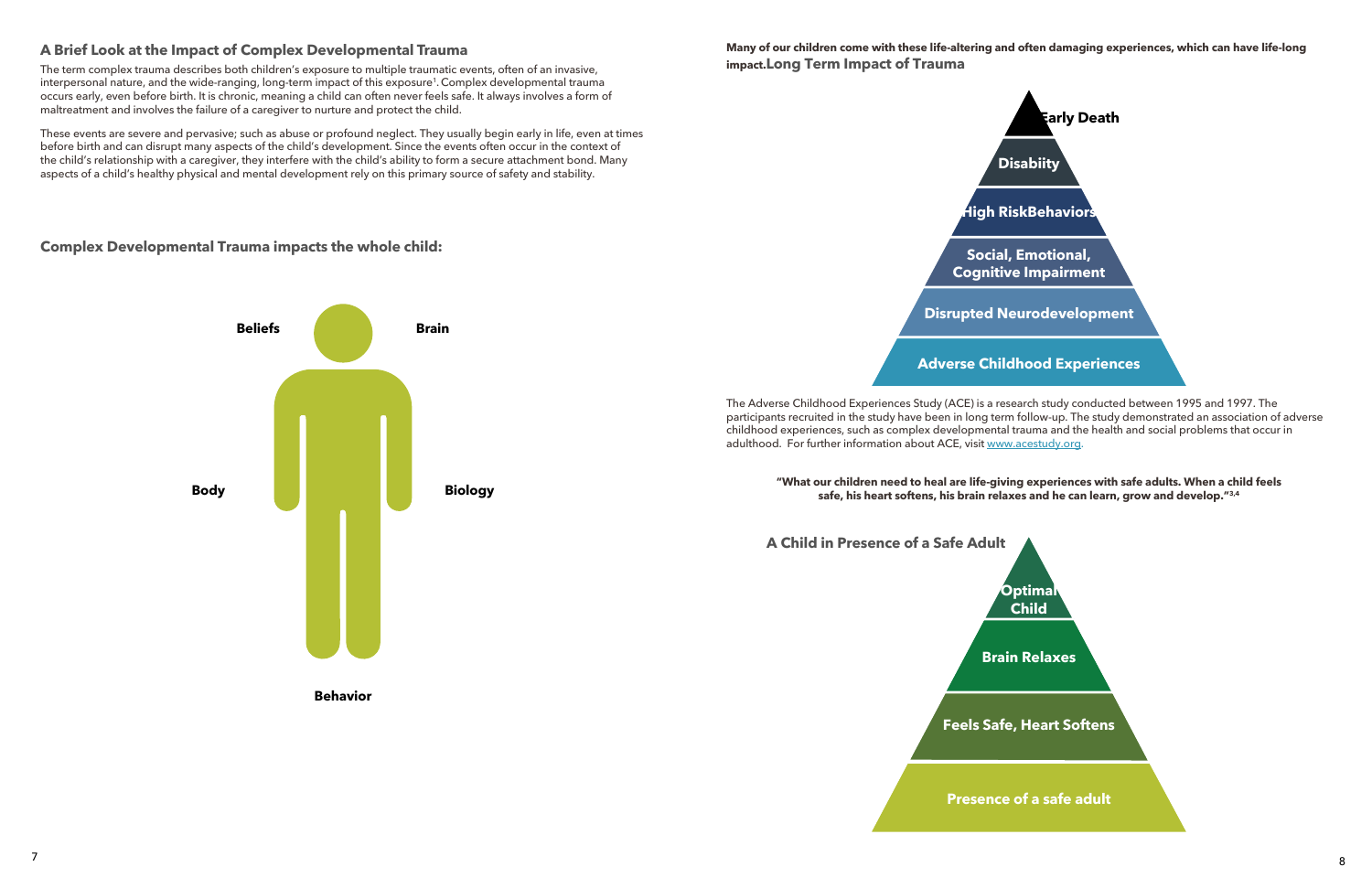<span id="page-5-0"></span>**Core Issues, Behaviors, Responses, and Strategies** *Issues: Loss and Grief*

#### **Loss**

At this age, infants do not have the language or concepts to organize their experiences of loss. However, they are experiencing the loss of their biological caregivers, and will have sensory based, pre-verbal memories of that loss. As toddlers grow, they start to organize their understanding of the world by asking "why?" This combination of language mastery and why question, may lead them to start asking about their life story, directly or indirectly. The first question may be, "did I grow in your tummy?" Toddlers may have memories of their previous caregivers, including sensory memories, depending on when they were adopted or entered into guardianship. They will need to hear their early life story, although true understanding of adoption or guardianship doesn't happen until children understand conception.

#### **Grief**

Based on the early experience of loss and rejection, infants will grieve in their own ways. See below for how their grief may manifest itself in behaviors. Toddlers will need help understanding their story, which includes the loss of their biological family and the need to grieve that loss. In addition to biological parents, toddlers may have memories of other caregivers (extended family, foster parents) and/or siblings. They may be called by a new name, and they may have reduced contact with their culture, if placed into a family of another race or nationality. Families should try to understand and meet this need.

#### **Behaviors potentially related to core issues:**

Unexplained crying, unexplained frustration, resisting touch and holding, lack of eagerness to eat, lack of eye contact, sleep disturbances.

### **Strategies for dealing with loss and grief in an infant or toddler:**

- 1. Build attachment and comfort through the senses as your child learns to transfer attachment to you as new parents.
- 2. Be the primary giver of instrumental and emotional care (feeding, clothing, soothing, affection) for several weeks or months if needed for the child to feel safe.
- 3. Be consistent in nurturing routines (i.e. how fed, how bathed).
- 4. Use consistent words of love, value, preciousness to overcome your child's potential negative belief system about themselves and the world around them.
- 5. Start telling your child's early life story. Use positive language to reflect the past significant people and experiences your child had.





# **Developmental Impact of Trauma5**

# **Typical Behaviors**

Typical developmental milestones are progressing such as physical development, *(i.e. walking, running, climbing stairs)* cognitive development *(i.e. vocabulary growing, follows simple instructions)* social development *(i.e. moving from solitary play to parallel play)*.

# **Behaviors of Concern (cautions and considerations)**

• Separation anxiety - A child or youth being fearful or anxious about seperation from the caregiver and is not

- Lack of eye contact
- Arching back or slouching
- Inability to be soothed or difficulty to calm
- Sleeping and eating challenges
- developmentally appropraite.
- Does not walk easily
- Delayed cognitive, social and emotional development
- No boundaries with strangers

### **Behaviors Requiring Action**

- Self-harm behaviors (such as head banging).
- Not gaining weight or growing
- Crying so hard that the child has trouble breathing
- Does not cry
- Loss of previously gained skills (such as talking, or walking)
- Consistently not making eye contact.
- Showing no emotional response throughout the day
- Sexualized play/behavior
- demonstrated in difficult behavior such as rocking, freezing, running from the caregiver, etc.

• Disorganized attachment – A child is confused by the relationship of the caregiver because very early in their life the very person who gave them care is the same person who had done them harm. That confusion is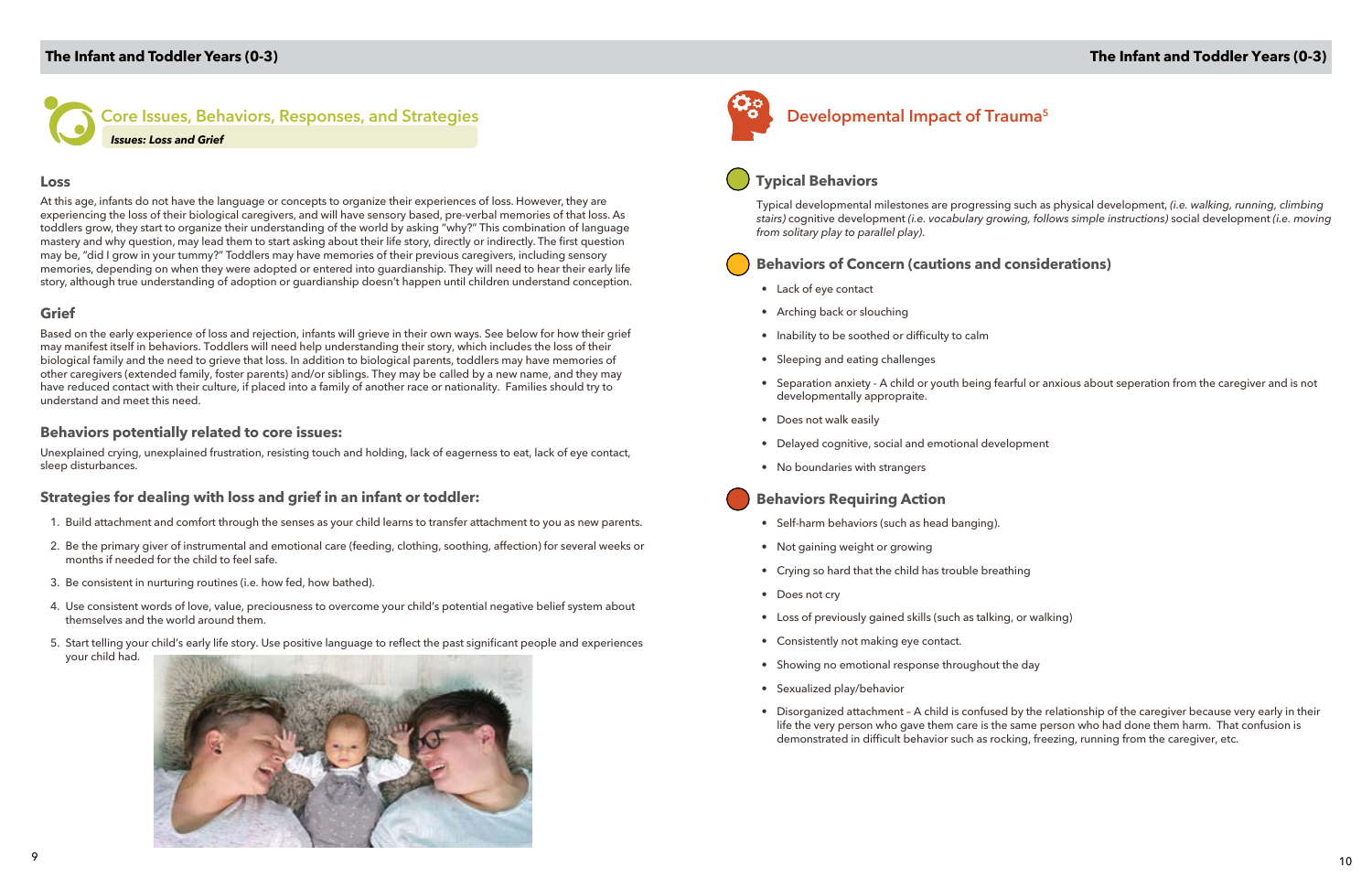# **The Pre-School and Early School Years (4-7)**



*Issues: Loss and Grief, Early Feelings of Shame and Guilt, Early Identity Formation*

#### **Loss and Grief:**

Children who were adopted or in guardianships as infants may begin to realize that they had another family before coming into their new parent's home. Children at this age, of course, have memories of the significant people that were in their lives. A parent may observe loss and grief issues through behavior. Children don't often have words at this age to express their feelings of loss and grief.

#### **Shame, Guilt, and Rejection:**

Children who are members of families built transracially may begin to notice physical differences in individuals and may begin to identify with their own racial/cultural group.<sup>6</sup>

Feelings of shame and guilt are closely tied to the child's feelings of rejection. Children at this age are starting to pick up on similarities and differences between themselves and others. They realize that other children around them are not adopted or in guardianship. This feeling of being "different" may lead them to feel ashamed, that they don't fit in. They may also believe that if only they "had been good" they wouldn't be in a "different" kind of family. Some children develop "magical thinking" – an idea that they caused the adoption or guardianship because of an imagined flaw in themselves.

### **Early Identity for Children Adopted Transracially**

### **Behaviors Potentially Related to Core Issues:**

Children may begin to ask a lot of questions about their stories and may play out their story with peers or dolls. They may exhibit unexplained mood swings, sadness, and anger as they begin to understand they are no longer with their birth family. Sad children look angry. Mad or scared children look eruptive –like they are ready to blow. Some children may develop separation anxiety as entry into school nears.

## **Strategies for dealing with loss, grief, rejection, shame, and guilt:**

- 1. Initiate conversations with your child regarding their story age appropriately.
- 2. Use or create a lifebook. See page 36 for a resource on creating Lifebooks.
- 3. Encourage questions difficult information can be shared later but never changed.
- 4. Listen for cues about misperceptions when your child is playing or talking with peers.
- 5. Reassure your child in concrete ways that they will always be a member of the family.
- questions that would indicate this. Ensure that differences make people special and not bad.

6. In families parenting transracially, be aware of signs that your child is aware of differences. Listen for comments and

<span id="page-6-0"></span>

# **Strategies for Parenting a Child with a History of Trauma**

#### **Establish Yourself as the Primary Caregiver**

Limit the number of visitors and other caregivers around your child following your child's initial entry into your family. Take time to establish that you are your child's primary caregiver and parent.

#### **Research History**

To the degree possible, be a detective about your child's early life experiences – prenatally and early months. Find out as much about the early history as possible. See Trauma/Loss Exposure History handout link on page 33.

#### **Retroactively Address Needs**

Address needs that may not have been met for your child at earlier developmental stages, such as rocking your toddler to sleep. Thinking sensory – touch, sight *(eye contact)*, hearing, smelling, tasting, vestibular *(balance)*, proprioception *(deep muscle)*.

#### **Sensory Processing Disorder Testing**

Have your child tested for sensory processing issues if suspected. *(80% of children who have experienced trauma have sensory issues).* See the links on Sensory Specific Information on page 36.

#### **Developmental Screening**

High levels of stress can affect a child's brain development. If your child has experienced abuse or neglect, it's possible that they are at a younger developmental age compared to their chronological age. Talk to your child's pediatrician to have them screened if you think this is true. Interact with your child based on their developmental age, not their chronological age.

#### **Journal Behavioral Issues**

If behavioral issues continue to escalate, keep a journal/track your child's behavioral episodes in order to identify a possible source. Become a student of your child's needs expressed through behavior.

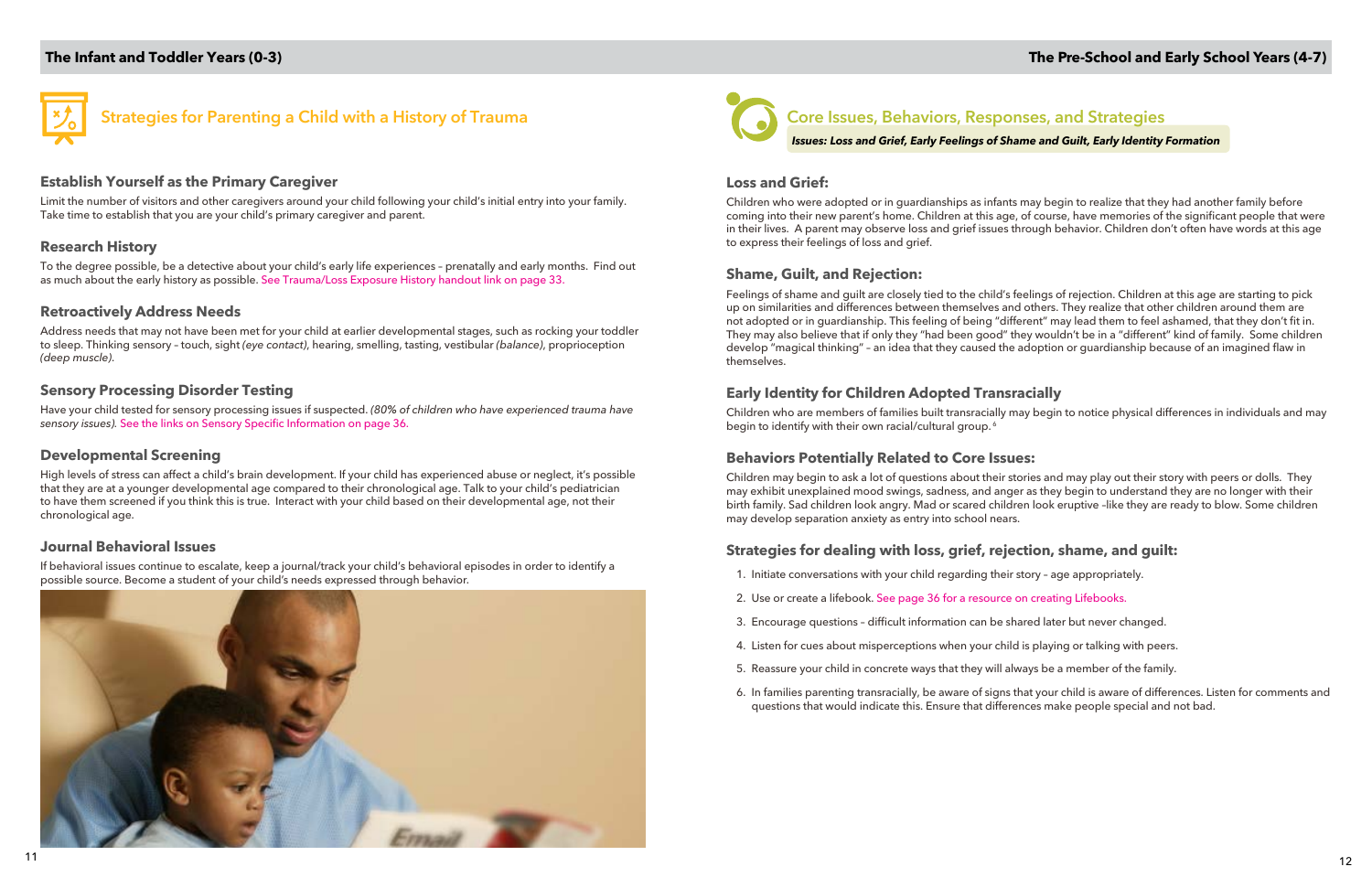

# **The Pre-School and Early School Years (4-7)**

# **Developmental Impact of Trauma**

# **Typical Behaviors**

Between the ages of four and seven, typical developmental milestones are progressing. Physical development includes gross motor skills such as climbing, hopping, skipping. Cognitively, a child typically uses five to six word sentences, tells stories, reads short words and sentences. Socially, a child this age moves to cooperative play and emotionally demonstrates more self-regulation, (the ability to manage emotions and behaviors appropriately for the demands of the situation).

# **Behaviors of Concern (cautions and considerations)**

- Continued sleeping and eating disturbances
- Delayed cognitive, social and/or emotional development
- Toileting issues
- Intense separation anxiety
- High levels of dysregulation (no ability to control one's self)
- Frequent tantrums (meltdowns)
- Excessive fears
- Regressive behaviors (tantrums, soiling, baby talk, etc.)
- Avoiding eye contact
- Indiscriminate friendliness no boundaries
- Constant/intense efforts to control everything in environment
- Destructiveness/ Aggressiveness
- Manipulation
- Sexualized play

# **Behaviors Indicating Action**

- All the behaviors in the "Behaviors of Concern" section that do not respond to nurturing care over a period of time. (Different for every child)
- Increase in meltdowns, aggressiveness, destructive behaviors
- Sexualized play, drawings, involved with others
- Trauma flashbacks
- Hurting animals, fire setting
- "Blacking out"/spacey or distracted behavior
- Significant delayed cognitive, social, and emotional development
- Self-harming behavior
- Severe separation anxiety



**Strategies for Parenting a Child with a History of Trauma**

### **Review Your Child's Early Life Experiences**

If information is available to you, review your child's early life experiences – make use of the Trauma and Loss Exposure History tool. See Trauma/Loss Exposure History handout link on page 33.

## **Find a Support Group**

Find and join a support group for both parents and children. If one is not available, look for online adoption support groups. See the appendix on page 33 for Vermont specific resources as well as national resources.

# **Sensory Processing Disorder Testing**

If not yet assessed for sensory processing issues that are suspected, schedule an appointment with an occupational therapist. *(80% of children with trauma backgrounds have sensory issues).* See page 36 for links on Sensory Specific Information and for a link to our reference guide for medical providers for more information.

## **Revert to Earlier Developmental Stage**

Understand your child may benefit from being allowed to go back to an earlier developmental stage, especially if they have experienced abuse or neglect. Past traumatic experiences may mean that your child has trouble trusting the world is a safe place, or they may be struggling with feelings of shame. To help, try things like rocking them to sleep, singing lullabies, and giving your child lots of physical affection.

### **Developmental Screening**

High levels of stress can affect a child's brain development. If your child has experienced abuse or neglect, it's possible that they are at a younger developmental age compared to their chronological age. Talk to your child's pediatrician to have them screened if you think this is true. Interact with your child based on their developmental age, not their chronological age.

#### **Journal Behavioral Issues**

If behavioral issues continue to escalate, start keeping a journal or tracking the behavioral episodes in order to identify a possible source. Become a student of your child's needs expressed through behavior.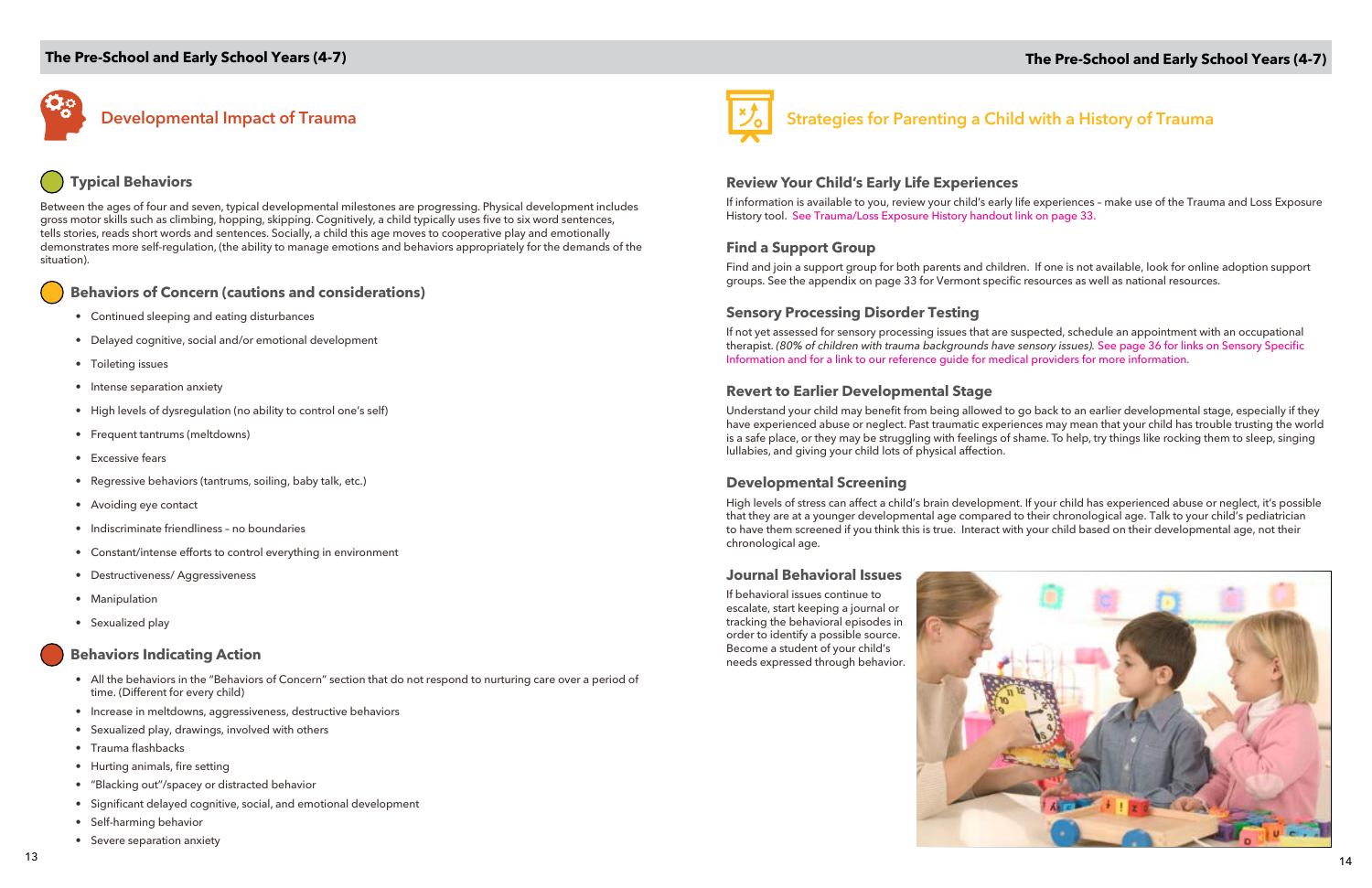<span id="page-8-0"></span>

# **Core Issues, Behaviors, Responses, and Strategies**

*Issues: Loss and Grief, Rejection, Shame and Guilt, Identity, Loyalty, Intimacy, Mastery and Control*

# **Loss and Grief:**

Children start to understand the implications of being adopted or in guardianship, and will need guidance as they manage their feelings of loss and grief. For children adopted or in guardianship at an earlier age, they will have the security of your consistency in their life. At the same time, their increased understanding means they may understand what they lost on a deeper level - aunts, uncles, and grandparents, previous caregivers, possibly including siblings and extended family members. They may continue to wonder if they are "bad" or somehow "defective," to have been placed out of their birth family. These questions may lead them to grieve what they lost in new and different ways.

### **Rejection:**

School aged children are very sensitive to "being different," which can compound feelings of rejection they may already be struggling with in connection to their adoption or guardianship status. Feedback, any feedback, may be taken personally, as a judgment on their worthiness as a person. Some children will have very intense behavioral reactions to these feelings, while others may minimize the feedback as a way to protect themselves. Because children of this age range are trying to build their confidence, their sense of rejection may make them sensitive to other losses and failures.

### **Shame and Guilt:**

Based on their experience of loss and rejection, children age 8 -12 may struggle with feelings of shame and guilt. Behaviorally, these feelings may cause them to act out, sometimes aggressively. They may be angry that they were adopted or in guardianship, angry at their birth parents for not keeping them or angry at you for "replacing" their birth parents. Children may even view you as responsible for the separation from their birth parents. Alternatively, your child may internalize their feelings of shame and guilt. This could lead them to present as apathetic and uncaring.

### **Identity:**

<sup>15</sup> <sup>16</sup> mechanism is to try to exert control over all situations. This can create tension, in the form of power struggles, between Your child is becoming more independent every day, which will lead them to more attempts to try things on their own. New experiences bring new challenges and successes, as well as the risk of failure. Some children who are adopted or in guardianship experience a fear of risk and uncertainty – because past uncertainty led to loss and rejection. One coping

This is a stage of identity exploration for your school aged child. For children that were adopted or in guardianship, the challenge and goal is to incorporate this fact that into their identity in a healthy, positive way. Children at this stage will need help becoming comfortable answering *(or providing non-answers)* to questions they get from their peers about their family, especially if it's obvious the child is adopted or in guardianship *(such as if your child is of a different race or ethnicity than the rest of the family)*.

# **Loyalty:**

Having at least two sets of parents can create quite a conflict for the child. This is also frequently the case for children of divorce. The child may feel that closeness and love for one set of parents may be an act of disloyalty towards the other set of parents, thus hurting them. The child finds themself in a dilemma and may be overrun by feelings of guilt. The issue of divided loyalty frequently crops up around the time of the child's birthday, special anniversary days, or around Mother's Day or Father's Day.<sup>7</sup>

### **Intimacy:**

This is the first developmental stage where your child will seek intimacy, a sense of closeness and trust, with individuals outside the family. As your child enters school, a whole new world of relationships opens up to them: teachers, coaches, and the all-important peers/friends. Due to your child's previous experience of loss, grief, and rejection, they may be afraid or anxious about getting close to their peers and adults they are meeting in school. They may believe that forming close relationships doesn't matter because everyone important in their life leaves. Take particular care to note whether or not your child is disengaging from school altogether, which is a risk factor for poor academic performance and future high school dropout.

### **Mastery and Control:**

you, as the parent, and your school aged child.

# **Behaviors Potentially Related to Core Issues:**

Behaviors frequently seen are: distancing from family members, fantasizing about birth family, confusion/conflict regarding biological family search, guilt over being happy in the family, denial of having questions or curiosity regarding the birth family. Your child may enter a denial stage and stop asking questions. Your child may realize that they not only lost a family, but also may believe they "were given away." Your child may use defensive separation behaviors – such as rejection or anger directed towards you.

# **Strategies for Dealing with Core Issues for Children 8-12:**

1. Be alert to any school assignments related to your child's story, i.e. "the family tree." Consider talking to your child's teacher about ways to be inclusive of children whose stories include adoption or guardianship. See page 36 for a

2. Be prepared for deeper level questions. As children learn about different family arrangements, expect your child to approach you with questions about their birth family. When your child enters the later years of this stage, they may

3. Your child will be comparing themselves to other non-adopted children – they will need your support in finding a place amongst their peers where they feel they fit in. Be wary if your child is not making friends, as some children who are adopted or in guardianship find it easier to avoid friendships due to the risk of being rejected by their

- link to our reference guide for educators.
- start to fear that they will repeat the mistakes of their birth parents.
- peers.
- 4. Ask if your child has questions or feelings they would like to talk about.
- what happened to them. See page 36 for Books and Websites on how to do this.
- you are open.
- 7. Pay attention for anniversary reactions (grief reactions) related to earlier life events.
- age range may be ready to learn more of the specifics around their life story.
- they share.

5. Be a "pebble–dropper." Drop in questions every once in a while to check in about how your child is thinking about

6. Don't constantly pursue adoption conversation or force a child to talk. Let the child know that when they are ready,

8. Continue to have ongoing conversations about your child's early life story. Children towards the older end of this

9. Encourage your child to express their feelings openly and acknowledge the validity of your child's feelings when

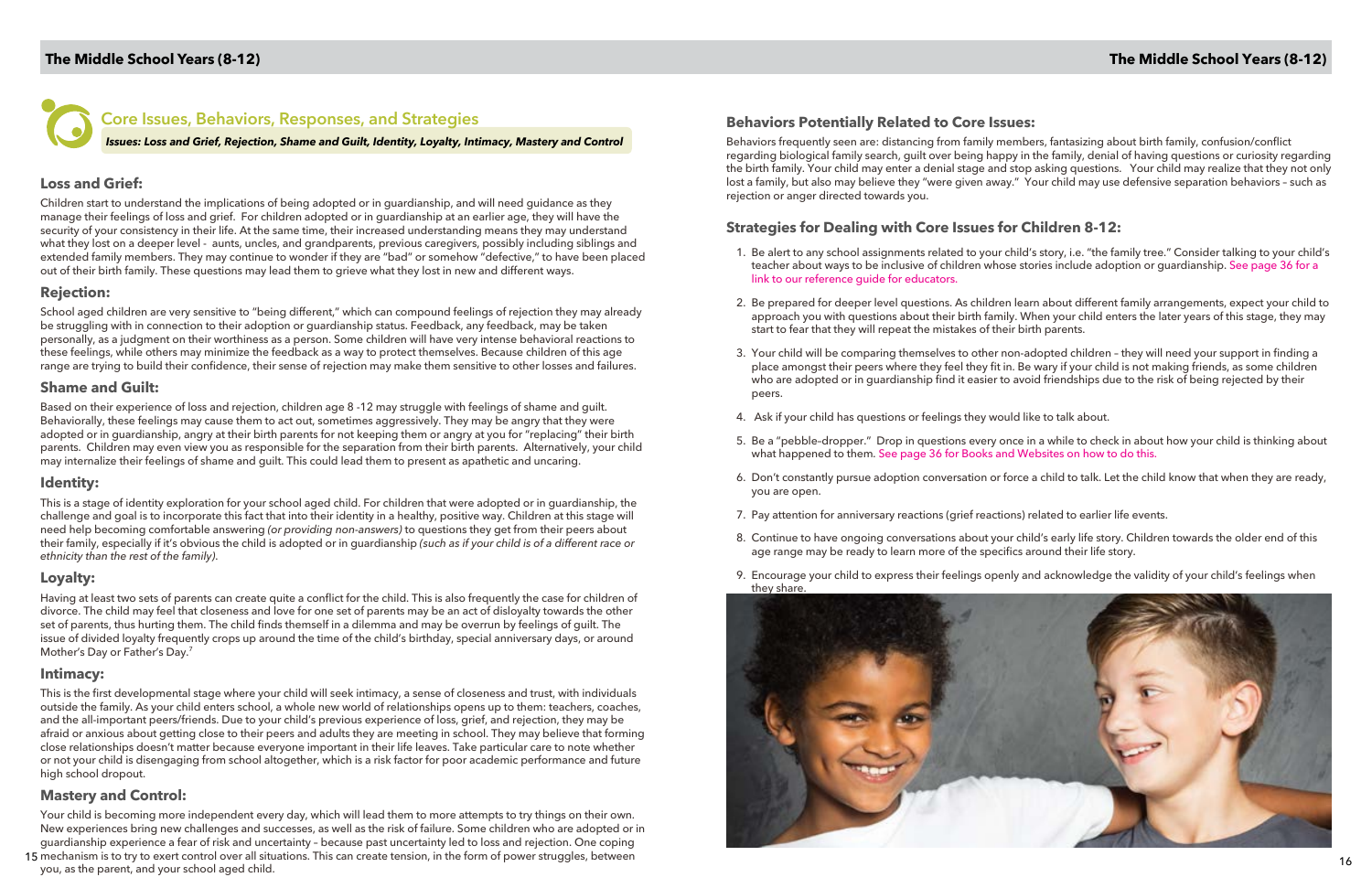# **Developmental Impact of Trauma**

# **Typical Behaviors**

Typically, developmental milestones are achieved during this 8 to 12 year old stage. These include physical mastery of large and small motor skills, cognitive skills improving (reading well, math skills improving), and social and emotional progress (engages in cooperative play, able to relate to others with own unique personality). Children are developing their own sense of competency and confidence about how life works. They will try out new things, new hobbies and discover new talents and abilities.

## **Behaviors of Concern (cautions and considerations)**

- Behavioral changes
- Regression behaviors typical of a younger child
- Increased aggression
- Extreme emotional swings
- Difficulty labeling and expressing feelings
- No improvement in behaviors addressed in the 4 to 7 age range
- Sleep disturbances/eating issues
- Lying/stealing
- Excessive fears of the future, could be like birth parents
- Continuing disobedience/acting out
- Continued anxiety over separation
- Indiscriminate friendliness no boundaries
- Sabotaging peer relationships

### **Behaviors Indicating Action**

- All the behaviors in the Behaviors of Concern section that do not respond to nurturing care over a period of time. (Different for every child)
- Increased aggressiveness, destructive behaviors
- Sexualized acting out with younger children (see note at end of this section)
- Trauma flashbacks
- Hurting animals, fire setting
- Blacking out/spacey or distracted behavior
- Extreme negative self-image/self-talk
- Self harming behavior cutting/eating disorders
- Extreme attention seeking behaviors
- Associating with delinquent peers
- vorsening family relationships and the value of the value of the value of the value of the visit of the value of the value of the value of the value of the value of the value of the value of the value of the value of th • Worsening family relationships



# **Strategies for Parenting a Pre-Teen with a History of Trauma**



#### **Remain Diligent**

Avoid minimizing or excusing concerns.

#### **Be Your Child's Biggest Advocate**

Be an advocate for your child's academic needs. Ask the school for a professional assessment if risk behaviors are noted.

#### **Be Proactive**

Seek proactive intervention when the behavioral changes first emerge.

#### **Nurture Trust**

Continue to nurture your child's trust and growing independence by providing care with warmth, consistency, and setting appropriate boundaries.

### **Give Choices**

When practical, give your child choices. For example, giving a choice between two outfits, or two lunch options. This helps build their sense of independence and helps them feel valued in the family by having a say in what happens to them.

#### **Seek Support**

Surround yourself with friends and family members who are supportive of your decision to build your family through adoption or guardianship.

### **Participate in Training**

Seek out training opportunities on parenting a pre-teen with a traumatic history.

### **Study Your Child's Needs**

Continue to be a student of your child's changing needs, often expressed through difficult behaviors. Recognizing that these behaviors can often be an outward manifestation of an internal struggle is important.

NOTE: For a more complete understanding of the physical and emotional impact of sexual abuse, visit [www.childwelfare.gov/](www.childwelfare.gov/pubPDFs/f_abused.pdf) [pubPDFs/f\\_abused.pdf](www.childwelfare.gov/pubPDFs/f_abused.pdf)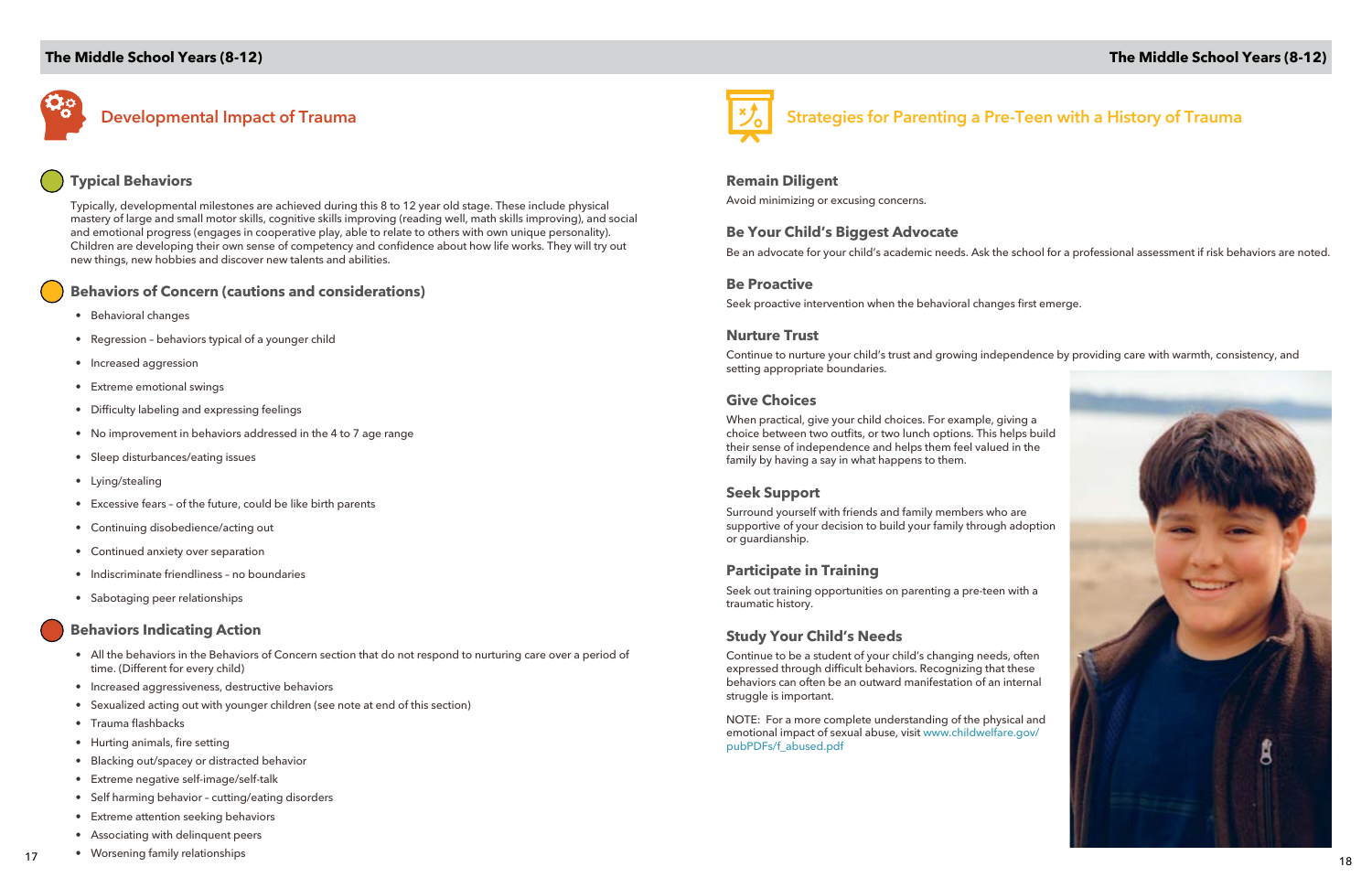<span id="page-10-0"></span>

# **Core Issues, Behaviors, Responses, and Strategies**

*Issues: Loss and Grief, Rejection, Shame and Guilt, Identity, Loyalty, Intimacy, Mastery and Control*

#### **Intimacy:**

**Loss and Grief:**

During the teenage years, your teen will come to grasp the full meaning of being adopted/i**o guaadiapseipomolgdiangl**ianship, the idea of being with another person sexually can create feelings of anxiety (Wh*at* the fact that they may have lost a connection to their birth parents, extended family, cultu**fahegnityget, med),anguarga**nty (What if I repeat the mistakes of my first parents?), and avoidance. Alternatively, some if adopted from another culture or country. Teens often desire to start a search for their biet magrenta, if they bather feeling of connectedness that sex brings with it. Exposure to sexual abuse and family violence already asked you to help them, or had contact with them. Feelings of grief may intensify**yidurffeenáslobesd to seapal ifi**grfor and comfort with intimacy. their birth family. All teenagers benefit when their parents create an open environment for positively talking about sex. For teenagers

#### **Rejection:**

#### **Mastery and Control:**

For an adolescent who has been placed out of their family of origin, issues of rejection can be plateenally sare attempting to exert control over their life and environment. These this time in their life when they are exploring dating relationships, and trying to find where सीएप्रिकार्टमा अल्लाइक कार कारण के coupled with a natural desire to push away from you, may lead them to increasingly peers. These difficult feelings may lead your teen to avoid situations where they might explifience we jectionr parent.

#### **Shame and Guilt:**

#### **Behaviors Potentially Related to Core Issues:**

In adolescence, your teen's feelings of shame and guilt may manifest themselves in a new way. The belief that their life circumstances means they were not "enough" to be loved by their birth parents may be a core belief impacting all their relationships. Shame is a powerful negative belief and can be lived out in behavior. issue-related.

#### **Identity:**

Behaviors parents may observe or experience: sabotaging relationships as a way to protect themselves against rejection, feelings of anger and irritability, trying to control all aspects of their environment, increased autonomy, efforts

Individuals who have been adopted or in guardianship shared that during their teenage <del>yeas chave fun fakse ah</del>nlygs abotaging efforts related to leaving home (i.e. *high school graduation)*. part of their identity was missing. They felt disconnected from their family, culture, and traditions. During this stage,

your child is actually trying to make sense of two questions of identity: "Who am I?" AND <u>"Who am.I as a person who</u> was adopted or in guardianship?" **Strategies for Dealing with Core Issues for Teens 13-17:**

### **Identity Development and the Transracial Teen:**

1. Proactively keep lines of adoption themed communication open. Teenagers who were adopted or in guardianship tend to have more positive views of themselves if they were raised in an environment that encouraged full

Identity formation is a lifelong challenge. Young children develop their self-image based on the reactions of others and guardianship questions.

to them; this has been called the "looking glass self concept" by Thomas Horton Cooley. Children see themselves

"reflected" in the words and non-verbal responses of others. They begin to form a self-ima**ge based regted and thes to se** behavior and support them to take positive risks.

Identity development takes on major significance during adolescence. Integrating such culturally-driven things as

values, beliefs, social roles, responsibilities into one's identity is challenging for youth adop?ed @uh\$ealayerAnawisl9tagster dealing with facts, and answering questions based on facts, rather than dealing with of development, a teen may struggle with the meaning of their race, culture, and ethnicity as t**ABY begal tu astegrate**r personal reflection assignments.

these characteristics into their concept of self. 8 This is especially true if the teen has limited contact with adults and peers and peers if your teen desires.<br>Within their race and culture within their race and culture.

Your teen adopted transracially may experience critical incidents, external events that challenge your youth's beliefs or values. They may experience discrimination or prejudice in the form of name-calling, exclusion from groups of peers, 5. Give your teen a voice. For example, give choices and engage your teen in decision-making when practical, rather than orders.

being followed in stores or challenged about being in the "wrong neighborhood." These gitiaal incidents can cause for the senager's complicated and at times mixed feelings about adoption or guardianship. confusion, conflict, and anxiety, particularly if you are unable to help your child cope with discrimination or stereotyping.

Children raised by same-race parents are taught to deal with prejudice and discrimination **by <del>Endividuage yoon heen</del>ager to express their feelings openly and acknowledge the validity of your teen's feelings** first-hand experience with these critical incidents. Parents and families with children of color **munarbehegnslitive** to such

challenges and provide a nurturing environment that includes multiple role models of other youth and adults who have established healthy identities. 8. Encourage your teenager to plan for their future: what do they want to do after high school? What career field are they interested in?

# **Loyalty:**

Dealing with loyalty issues can be even more difficult for your adolescent. It is important in th**is&tag**e&afevelopment that you continue to affirm that your teen can love two sets of parents. 9. Let your teenager know that they may remain at home after graduation and pursue school or further training from a

10. Celebrate all your teen's successes and encourage them in areas of needed growth.

**The Teen Years (13-17)**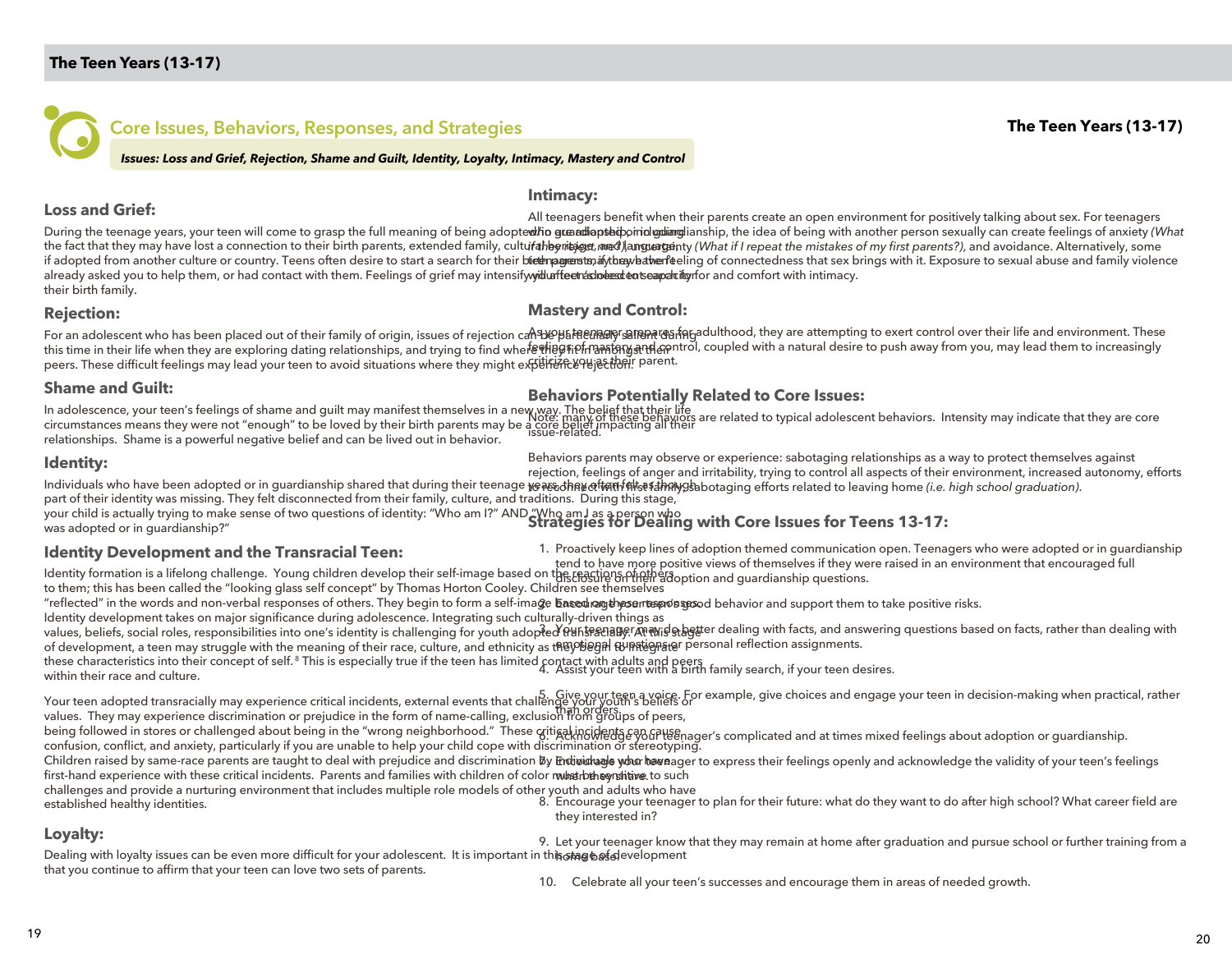

**Strategies for Parenting a Teen with a History of Trauma**

#### **Remain Diligent**

Avoid minimizing or excusing concerns.

#### **Be Your Teen's Biggest Advocate**

Be an advocate for your teen's academic needs. Ask the school for a professional assessment if risk behaviors are noted.

#### **Be Proactive**

Seek proactive intervention when the behavioral changes first emerge.

#### **Nurture Trust**

Continue to nurture your teen's trust and growing independence by providing care with warmth, consistency, and setting appropriate boundaries. Bridge over negative behaviors to the relationship and then deal with the behaviors.



#### **Give Choices**

When practical and appropriate, give your teen choices.

#### **Seek Support**

Surround yourself with friends and family members who are supportive and have experienced raising a teen with a traumatic history. Seek out a support group of people who share your same challenges.

### **Participate in Training**

Seek out training opportunities on parenting a teen with a traumatic history.

#### **Study Your Teen's Needs**

Continue to be a student of your teen's growing needs, often expressed through difficult behaviors.

#### **Don't Take Things Personally**

Learn and practice the art of not "taking things personally." Remain emotionally connected, but avoid personalizing.

### **Seek out a Mentor or Life Coach for Your Teen**

Consider engaging a mentor or life coach for your teen that understands their needs and behaviors.

NOTE: For a more complete understanding of the physical and emotional impact of sexual abuse, visit [www.](www.childwelfare.gov/pubPDFs/f_abused.pdf) [childwelfare.gov/pubPDFs/f\\_abused.pdf](www.childwelfare.gov/pubPDFs/f_abused.pdf)

# **The Teen Years (13-17)**



# **Typical Behaviors**

Typical developmental behaviors are emerging in this 13 to 17+ year old stage. Physical changes are rapidly happening. Cognitively, your teen is experiencing a *"brain remodeling growth period"* which is as significant as the growth for a young child under four. What comes with that are the exciting, yet challenging, behaviors of typical adolescence. Socially, for your teen, peers are the center of their world, yet your teen remains healthily connected to family. Your teen has a hobby, sports or consistent activity.

Emotionally, they are learning to manage more challenges and to accept disappointments. Your teen is developing their own taste in clothing, music and other life interests.

#### **Behaviors of Concern (cautions and considerations)**

- Extreme behavioral changes
- Extreme emotional swings sadness/anger/hopeless
- Obsessive behaviors
- Extreme power struggles
- Lying, stealing
- Engaging in substance abuse
- Risky sexual behavior
- Self-harming cutting, eating disorders
- Inability to concentrate
- Expressing an extremely negative self image
- Hanging out with peers engaged in delinquent behaviors

### **Behaviors Indicating Action**

• All the behaviors in the Behaviors of Concern section that do not respond to parent intervention over a period of time. (Different for every teen.)

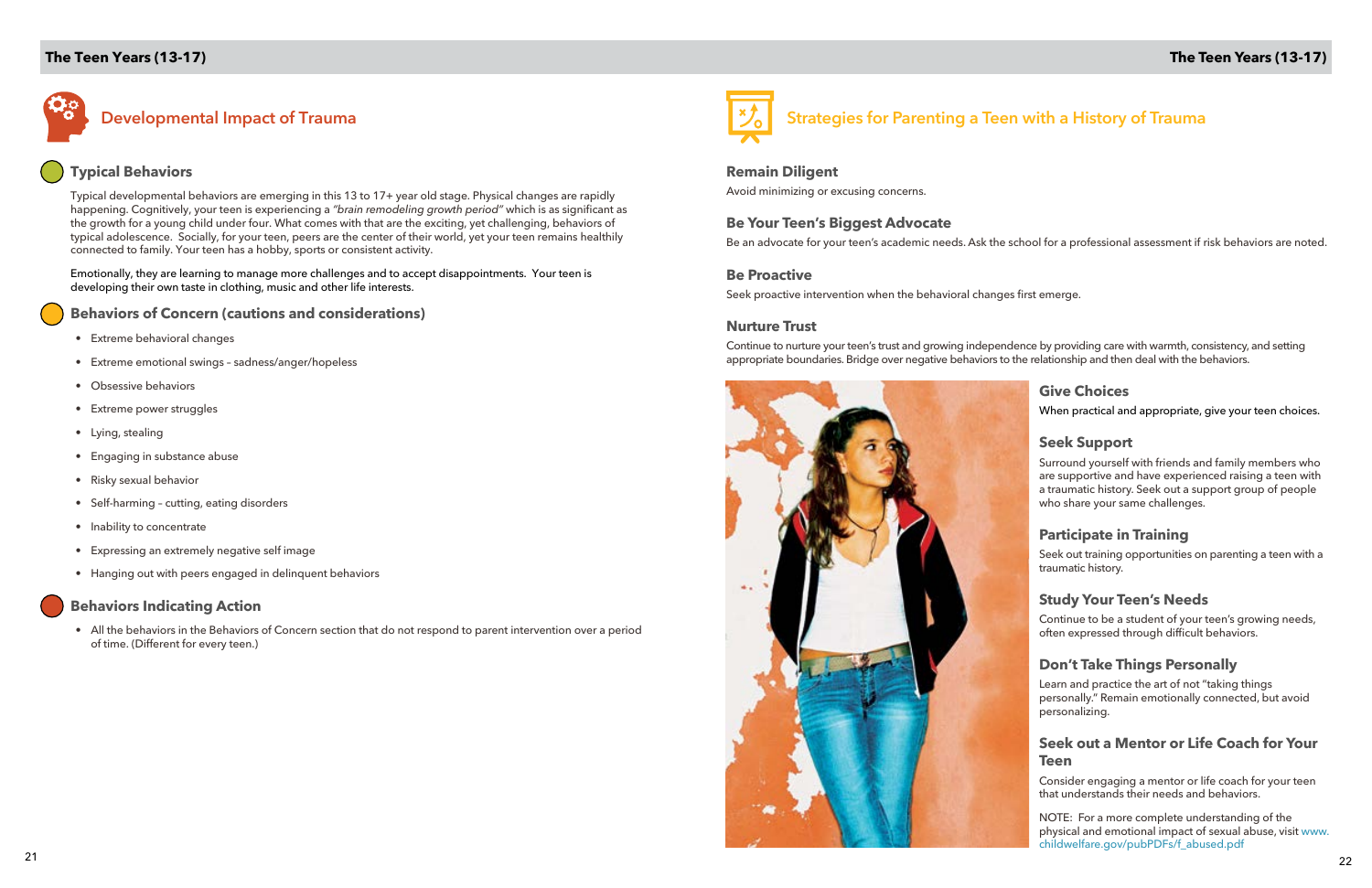#### <span id="page-12-0"></span>**Guidance for Parents: Tasks and Strategies for Maintaining Well-Being Throughout your Journey of Adoption**

*On page 33, there are links to three tools to assist in diving deeper into understanding your own needs for support, the effects that caregiving may have on you, and your expectations of yourself as a parent, your family, and your child or children. You can utilize these by yourself or with trusted individuals in your life.* 

# **Parenting through the Developmental Ages and Stages of Adoption:**  *Ages 0 - 3*

# **Tasks for Parents**

- *• Allow* time to yourself.
- *• Integrate* your child into the immediate family by building secure attachments.
- *• Engage* the extended family member's and friend's support.
- *• Create* moments to build belonging within the extended family
- *• Identify and Accept* the differences between adoptive and biological parenting.
- *• Identify* your expectations for yourself and all children in the household.
- *• Create* a family atmosphere that is characterized by openness about adooption/guardianship communication.

# **Strategies for Parental Wellbeing and Self-Care**

- *• Explore* each parent's expectations and possible disappointments.
- *• Share* your dream to build your family through adoption with like-minded people.
- *• Connect* with an adoption support group in person or online.
- *• Begin* educating yourself on the joys and challenges ahead.
- *• Learn* about your own attachment style and its impact on parenting your child.
- *Explore* your own thoughts and feelings regarding your child's first family.
- *• Explore* your thoughts and feelings about discussing adoption with your child.
- attachment history.
- **Continue** to explore your thoughts and feelings regarding your child's birth family.
- *Continue* to explore your thoughts and feelings about discussing adoption with your child.
- *Develop* or continue relationships with other families formed by adoption.
- *Continue* to pursue education and training around the needs of children with a history of trauma and loss.

# **Parenting through the Developmental Ages and Stages of Adoption: Toddler and Pre-School Years**

# **Tasks for Parents**

- *• Create* a family atmosphere that is characterized by open communication about your child's story.
- *• Reevaluate* expectations for yourself, all children in the household and other family members.
- *• Begin* to tell your child's story to them at an appropriate developmental level.

# **Tasks for Parenting Transracially<sup>9</sup>**

*• Prepare* for questions from your community. What will you tell others when they ask about your child and the adoption. Consider your own level of comfort and your child's privacy needs. Practice telling your story so

*• Celebrate diversity* – seek out cultural experiences, art, toys, music that celebrate your child's diverse

- you are ready when the time comes.
- background.
- diverse.

*• When choosing* a childcare facility, preschool or playgroups, seek out those that are ethnically and racially

# **Strategies for Parental Wellbeing and Self-Care**

*• Continue* to learn about your own attachment as it impacts parenting and look for guidance and resources to aid in the improvement of attachment. This experience may activate any unresolved issues related to your own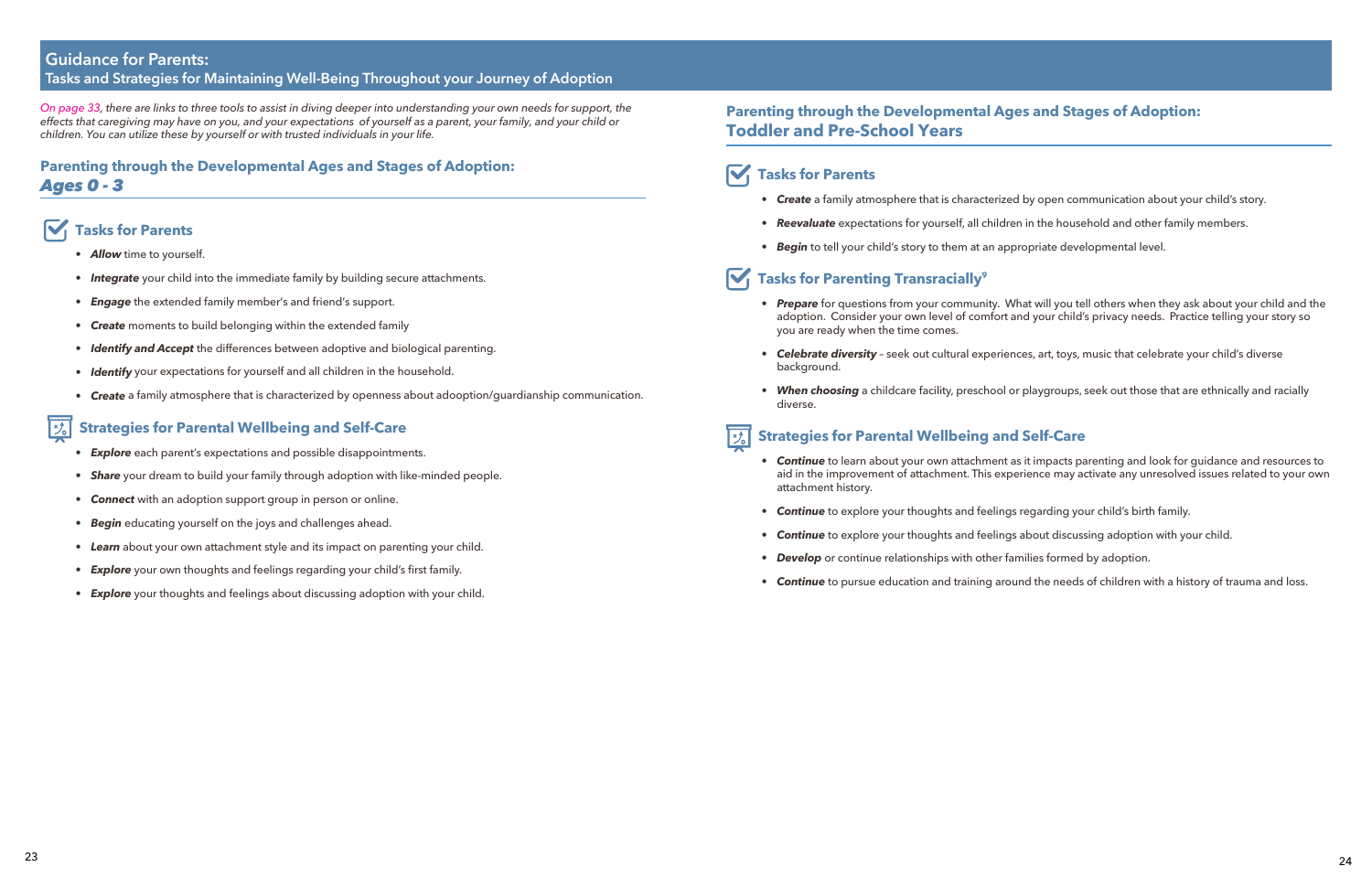# **Parenting through the Developmental Ages and Stages of Adoption:**  *Middle School Years*

# **Tasks for Parents**

- *• Help* your child understand the meaning of adoption.
- *Initiate* conversations around adoption issues particularly loss, grief, and shame.
- *• Be attentive/attuned* to your child's loss and grief issues as demonstrated through behavior.
- *• Learn* to open conversations with your child regarding their past, the positive memories of significant people as well as painful memories.
- *• Recognize* the emotional, cognitive and social delays of your child, especially if they have a history of early chronic traumatic experiences.
- *• Locate/connect* with a trauma informed counselor or an occupational therapist if a sensory need exists.
- *• Validate* your child's emotional *(and maybe physical connection)* to both of their families adoption and birth family.
- *• Monitor* your child's belief about themself and their adoption experience *(i.e. do they believe they are a rejected child?)*.
- **Continue** to monitor your extended family's thoughts and feelings around your child by adoption.
- *• Find ways* to continue to build a deeper sense of belonging within your extended family.
- **Monitor** school and community experiences that might have a potential negative impact on your child.
- *• Continue to accept and intervene* with the emotional, cognitive and social delays of your child if there is a history of early chronic traumatic experiences.

- **Create** an open environment where differences are discussed freely and positively.
- *• Highlight diversity* with books, toys, games and videos that model differences positively.
- *• Encourage curiosity* by welcoming your child's questions about differences among people.
- *• Foster pride* by talking about your child's family heritage.
- *• Model diversity* by expanding your circle of friends and acquaintances who come from a variety of backgrounds.
- *• Set the example.* Model embracing differences with respect. Remember actions speak louder than words.
- Grab those critical teaching moments that occur unannounced. Everyday events can trigger important discussions. Children this age respond better to real-life situations and examples. Movies and TV shows are good sources for living examples.
- Help your child prepare telling their story. Take into consideration their own level of comfort and privacy needs.
- *• Catch the good stuff.* When you observe your youngster showing respect and empathy for a person of difference, acknowledge that.
- *• Be aware of changes in attitudes or emotions.* These may be related to situations of racism, prejudice or bullying that occurred during the school day or in other situations.

#### **Strategies for Parental Wellbeing and Self-Care**  $\mathbf{z}_i$

# **Tasks for Parenting Transracially**

### **Guidance for Parents: Tasks and Strategies for Maintaining Well-Being Throughout your Journey of Adoption**

- 
- *• Learn* the art of not taking such conversations personally.
- **Manage** your responses to your child's testing of their permanence/position within the family.
- *• Continue* to be open to seek help and advice as difficulties arise.
- *Monitor* emotional crisis levels as parents and entire family seek help.
- *• Monitor and discuss* your disappointments and discouragements around your child's slow or delayed progress *(if this is present).*
- support.
- 
- *• Be open to seek help* and advice as difficulties arise.

*• Be self-aware* of how your child's behaviors are triggering negative parental reaction and seek guidance and

*• Be self-aware* of how your child's story might intersect with your own loss, grief, rejection issues.

# **Parenting through the Developmental Ages and Stages of Adoption:**  *Adolescence and Beyond*

# **Tasks for Parents**

- **•** *Accept and help* your teen to integrate adoptive/biological identity.
- *• Help* your teen with separation issues.
- *• Facilitate* interdependence.
- *Adjust* expectations for launching your teen into adulthood.
- 

*• Accept* mistakes and potential short-term re-entries into the family system if there is a lapse in care.

• *Keep lines of communication open around issues of difference. Find ways to initiate conversations about* 

# **Tasks for Parenting Transracially**

*• Stay connected.* Pay attention to the messages your teen is getting through the Internet, songs, music videos,

• *Encourage your teen to broaden their life experiences.* Provide opportunities for your teen to get to know

- diversity.
- reality shows, peer groups. These may shape attitudes, beliefs and values.
- peers from different backgrounds.

# *M***<sub>** $\mathcal{L}_{\mathbf{0}}$  **Strategies for Parental Wellbeing and Self-Care**</sub>

- *• Address* your fears or anxiety about your child's development or birth family links.
- *Avoid* taking your young person's need to search for first family personally.
- *• Compassionately engage* in the search conversation and offer to assist if needed (especially emotionally as a sounding board).
- to the family if there is a lapse in care.

• Monitor your emotional responses to your child's need to talk about adoption issues, birth parents, life losses.

*• Monitor* your emotional responses to your teen's branching out on their own and potential need for re-entry

# 25 Dunying that occurred during the school day or in other situations. **For additional resources on parenting transracially, visit:** [www.ifapa.org/pdf\\_docs/TransracialParenting.pdf](www.ifapa.org/pdf_docs/TransracialParenting.pdf) 26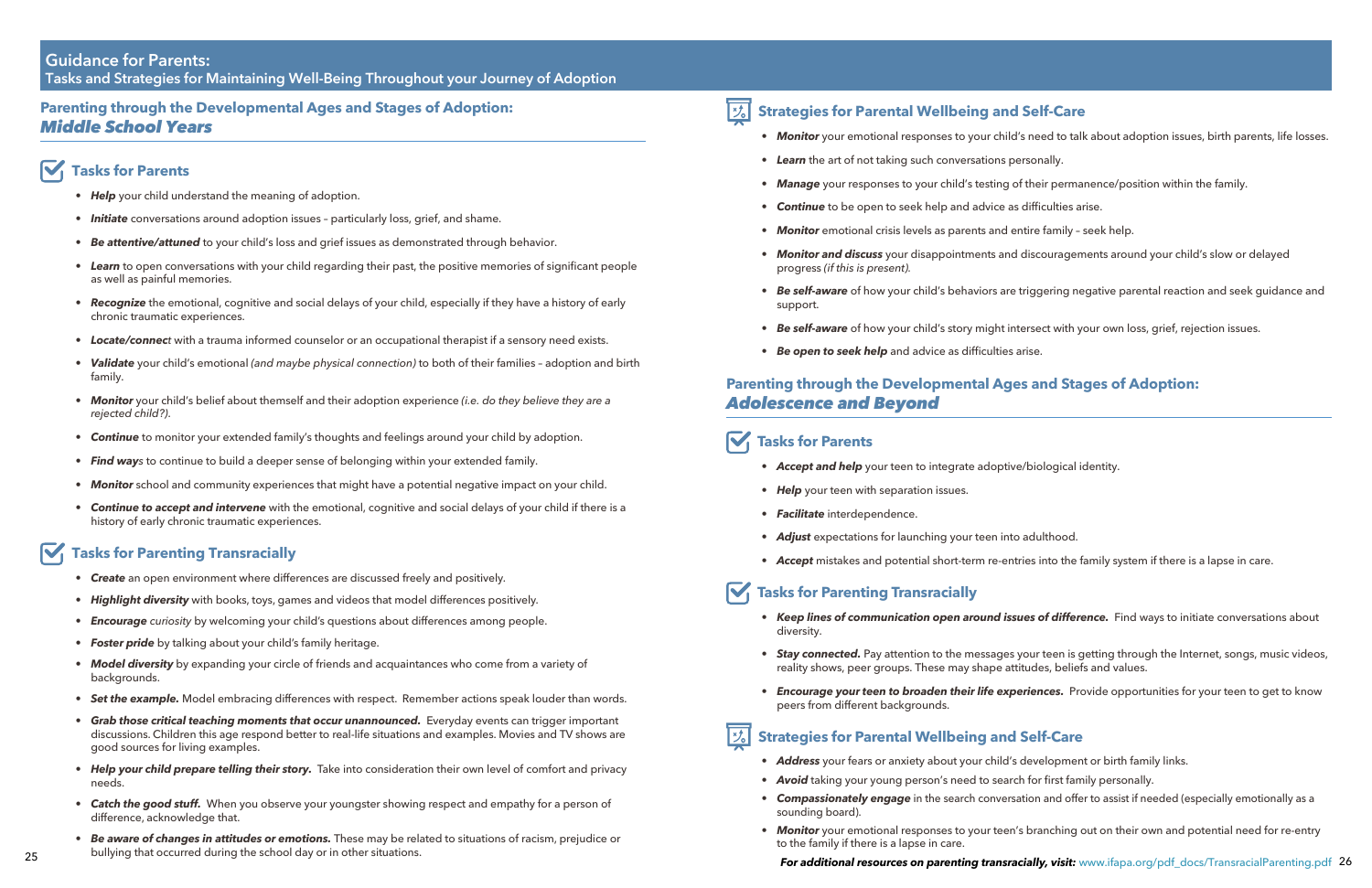# **Parenting through the Stages of Adjustment:**  *Early Placement*

# **Tasks for Guardians**

- *• Share* your fears and concerns with a like-minded confidant.
- *• Discuss* the new roles and relationships each guardian now has with your child.
- *Learn* to establish boundaries with family members if they are unsupportive.
- **Connect** with a guardianship support group in person or online.
- *• Learn* about your own attachment style and its impact on parenting.
- *• Explore* your thoughts and feelings regarding the first family.
- *• Seek counseling* for any unresolved issues with your child's first parents *(cannot fix parents, but you can manage your own response)*.
- *Explore* your thoughts and feelings about discussing the custody situation with your child.
- *• Grieve* the losses that will occur over time *(freedom, finances, previous role).*
- *Celebrate* the gains for you and your child.
- *• Evaluate* the degree of agreement within the household to become guardians.
- *• Integrate* your child into the immediate family by building secure attachments.
- *• Encourage and support* child's relationship with first parents if possible.
- *• Identify and Accept* the differences created by being a guardian.
- *• Examine* your motivation to care for your child.
- *• Identify* your expectations for yourself and all children in the household.
- *• Accept* your child's history without self-blame.
- *• Create* a family atmosphere that is characterized by communication with all.
- *• Know* your legal responsibilities and rights.
- *• Maintain* a safe and secure environment for your child to thrive
- *• Connect* your child to other siblings who are not placed within the family if that connection is possible

### **Strategies for Parental Wellbeing and Self-Care**

#### **Tasks for Parenting Transracially** M

# **Parenting through the Stages of Adjustment:**  *Early Adjustments*

# $\sqrt{ }$  Tasks for Guardians

- *• Continue to build* a family atmosphere that is characterized by open, honest communication.
- *• Begin* to tell your child's story to them at appropriate developmental level.
- **Reevaluate** expectations for self, all children in the household and other family members.
- *• Learn to negotiate* the relationship with the child's first parents.
- *• Continue* to understand the legal system and advocate for yourself.
- *• Learn how to advocate* for your child's educational and therapeutic needs.
- *• Continue to connect* your child to other siblings who are not placed within the family, if that connection is possible.

- *• Create* an open environment where differences are discussed freely and positively.
- *• Highlight diversity* with books, toys, games and videos that model differences positively.
- *• Encourage* curiosity by welcoming questions about differences among people.
- *• Foster pride* by talking about your child's family heritage.
- *• Model diversity* by expanding your circle of friends and acquaintances who come from a variety of backgrounds and cultures.

# **Strategies for Parental Wellbeing and Self-Care**

- *• Continue* to learn about your own attachment as it impacts parenting and look for guidance and resources to add in the improvement of attachment related challenges.
- **Continue** to explore your thoughts and feelings regarding the first family.
- *• Continue* to explore your thoughts and feelings about talking with your child about their own life story/ narrative.
- *• Develop* or continue relationships with other families formed through guardianship.
- *• Continue* to pursue education and training around the needs of children with a history of trauma and loss.
- *• Monitor* negative feelings regarding the role you have taken.
- *• Find a confidant* with whom to share those thoughts and feelings don't let them accumulate.

### <span id="page-14-0"></span>**Guidance for Guardians: Tasks and Strategies for Well-Being Throughout the Journey**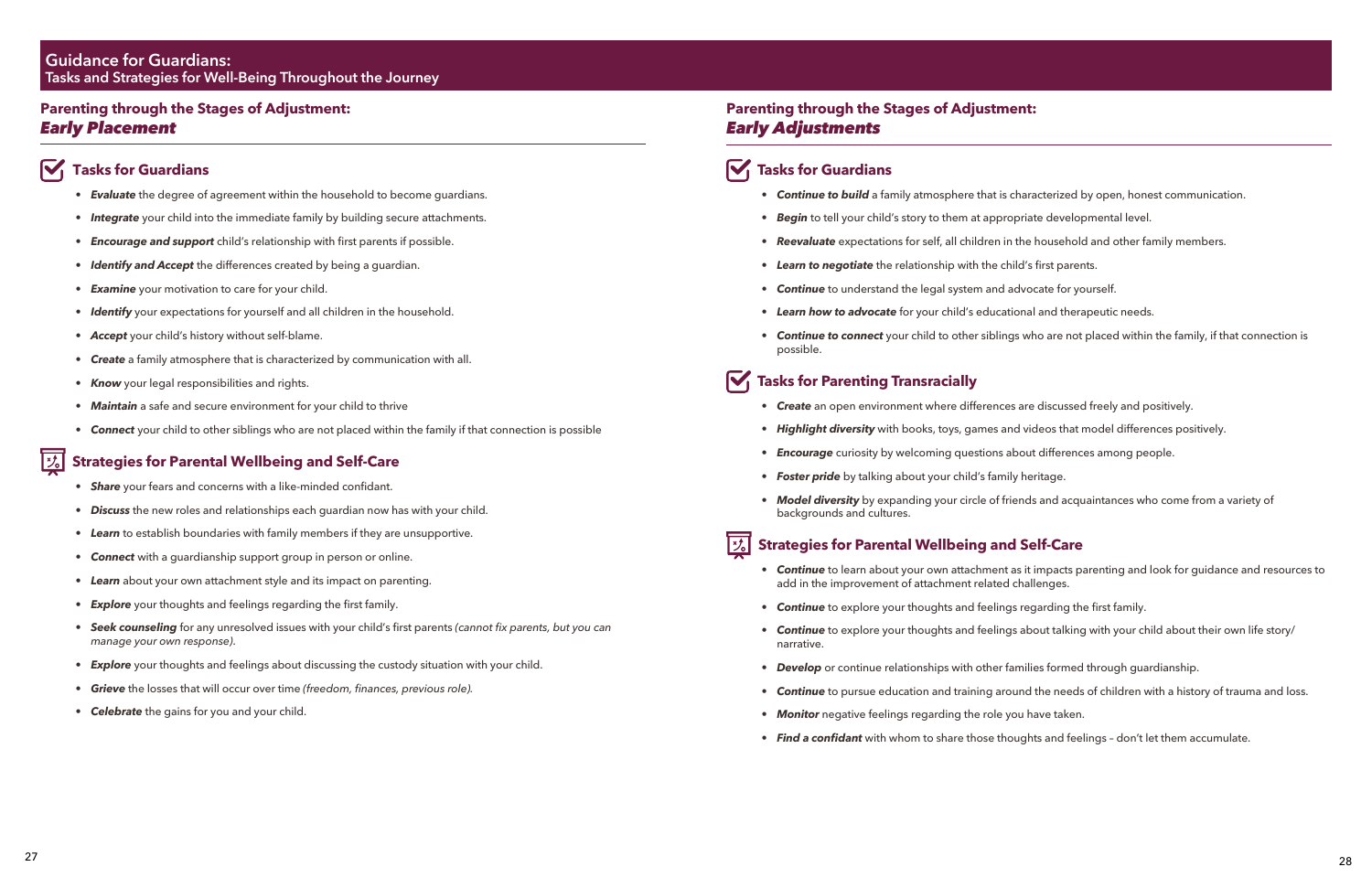# **Parenting through the Stages of Adjustment:**  *Adolescence and Launching*

#### M  **Tasks for Guardians**

- **Accept** and help the teen or young person to integrate their life story into their identity.
- *• Help* teens with separation issues.
- *• Facilitate* interdependence.
- *• Accept* mistakes and short-term re-entries into the family system if they occur.
- *• Adjust* expectations for launching the teen into adulthood.
- if that connection is possible.

*• Be open* to assist your teen with deepening relationships with siblings who are not placed within your family,

# **Tasks for Parenting Transracially**

*• Keep lines of communication open around issues of differences.* Find ways to initiate conversation about

• *Stay connected.* Pay attention to the messages your teen is getting through the internet, songs, music videos,

• *Encourage your teen to broaden their life experiences. Provide opportunities for your teen to get to know* 

**For additional resources on parenting transracially, visit:** [www.ifapa.org/pdf\\_docs/TransracialParenting.](www.ifapa.org/pdf_docs/TransracialParenting.pdf) [pdf](www.ifapa.org/pdf_docs/TransracialParenting.pdf)

- diversity.
- reality shows, peer groups. These may shape attitudes, beliefs and values.
- peers from different backgrounds.

# **Strategies for Parental Wellbeing and Self-Care**

*• Avoid* taking the young person's need to reconnect with their first family (if separated) personally.

*• Compassionately engage* in the conversation about the teen's reconnection to the first family and offer to

- *• Address* your fears/ anxiety about the child's development or biological links.
- 
- assist if needed (especially emotionally as a sounding board).
- lapse in care.

*• Monitor* your emotional responses to your teen's mistakes and potential re-entry into the family if there is a

# **Parenting through the Stages of Adjustment:**  *Growing Together as a Family*

# **Tasks for Guardians**

- **Set the example.** Model embracing differences with respect. Remember actions speak louder than words.
- *Grab those critical teaching moments that occur unannounced.* Everyday events can trigger important discussions. Children this age respond better to real-life situations and examples. Movies and TV shows are good sources for examples.
- *• Catch the good stuff.* When you observe the youngster showing respect and empathy for a person of difference, acknowledge that.
- *• Be aware of changes in attitudes or emotions.* These may be related to situations of racism, prejudice or bullying that occurred during the school day or in other situations.

- *Monitor* your emotional responses to the child's need to talk to their first parents, life losses.
- *• Learn* the art of not taking such conversations personally.
- **Manage** your responses to your child's testing of their permanence/position within the family.
- *• Continue to be open* to seek help and advice as difficulties arise.
- *Monitor* emotional crisis levels as parents and entire family seek help.
- *• Monitor and discuss* managing your expectations in light of a child's slow or delayed progress *(if this is present).*
- *• Be self-aware* of how a child's behaviors can trigger negative parental reaction and seek guidance and support.
- *• Be self-aware* of how your child's story might intersect your own loss, grief, and rejection issues.
- *• Be open* to seek help and advice as difficulties arise.
- *• Be open* to assist the youth with deepening relationships with siblings who are not placed within your family, if that connection is possible.
- *• Continue to negotiate* the relationship with your child's first parents.
- *• Help* your child understand the meaning of their life story.
- *• Initiate* conversations around issues such as loss, grief, and shame.
- *• Be attentive/attuned* to your child's loss and grief issues as demonstrated through behavior.
- Learn to open conversations with your child regarding their past, with significant people and painful memories.
- *• Recognize* the emotional, cognitive and social delays of a child with a history of early chronic traumatic experiences.
- *• Locate/connect* with a trauma-informed counselor, occupational therapist if the sensory need exists.
- *Validate* your child's emotional (and maybe physical connection) to both families.
- *• Monitor* the child's belief about themself and their experiences. *(i.e. do they believe they are a rejected child?)*
- *• Monitor* school and community experiences that might have a potential negative impact on your child.
- *• Continue to accept and intervene* with the emotional, cognitive and social delays of a child with a history of early chronic traumatic experiences.
- *• Continue to connect* your child to other siblings who are not placed within the family if that connection is possible.

# **Tasks for Parentinging Transracially**

#### **Strategies for Parental Wellbeing and Self-Care**

### **Guidance for Guardians: Tasks and Strategies for Well-Being Throughout your Journey**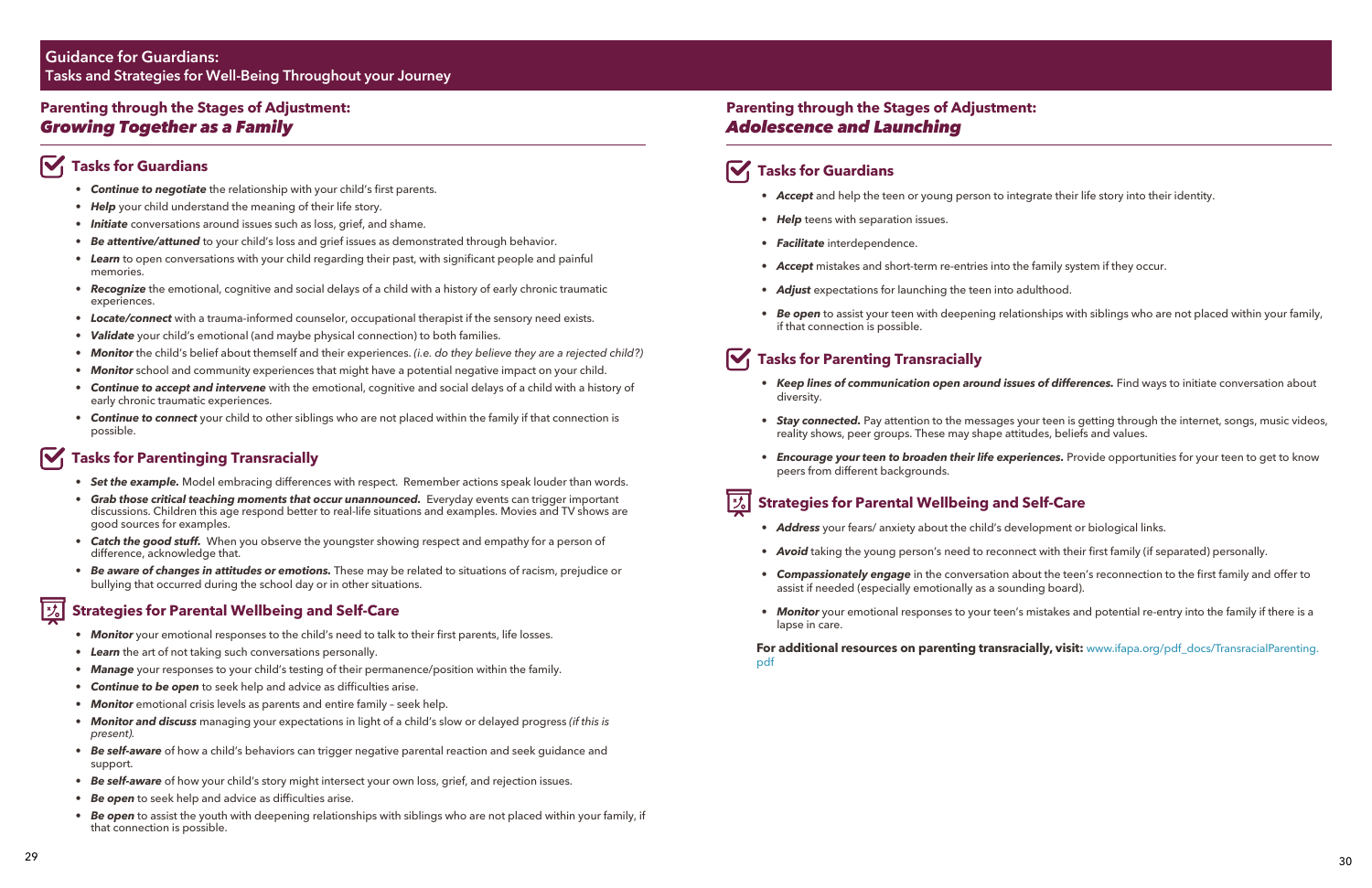# <span id="page-16-0"></span>**Additional Considerations for Kin Families: Tasks and Strategies for Maintaining Well-Being Throughout the Journey**

"Never in our wildest imagination did we think that we would be starting all over again as parents at our age. It became apparent our daughter could not manage her responsibilities. We had to make a decision, not about what we wanted, but about the well-being of our grandchildren."

 *-* Sherriann, parenting grandchildren

 **Tasks for Caregivers**

- *• Evaluate* the degree of agreement within the household to become caregivers by kinship.
- *• Recognize* feelings of ambivalence in assuming the role of a caregiver by kinship.
- *• Integrate* your child into the immediate family by building secure attachments.
- *• Help* your child understand the meaning of their life story.

- *• Be attentive/attuned* to your child's loss and grief issues as demonstrated through behavior.
- *• Learn* to open conversations with your child regarding their past, relationships with significant people, and other painful memories.
- *• Recognize* the emotional, cognitive and social delays of a child with a history of early chronic traumatic experiences.
- *• Locate/connect* with a trauma-informed counselor, occupational therapist if the sensory need exists.
- *• Monitor* your child's belief about themself and their experiences (i.e. do they believe they are a rejected child?).
- *Monitor* school and community experiences that might have a potential negative impact on the child.
- *• Continue to accept and intervene* with the emotional, cognitive and social delays of a child with a history of early chronic traumatic experiences.
- *• Facilitate* interdependence as appropriate.
- *• Accept* mistakes and short-term re-entries into the family system for young adults if there is a lapse in care.
- *• Adjust* expectations for launching the teen into adulthood.
- *• Learn* to negotiate the relationship with your child's first parents.
- *• Encourage and support* your child's relationship with first parents as is possible.
- *• Identify and Accept* the differences created by being a caregiver.
- *• Examine* your motivation to care for your child.
- *• Identify* your expectations for yourself, child, adult children and extended family members.
- *• Accept* your child's history without self-blame.
- *• Create* a family atmosphere that is characterized by communication with all.
- *• Know* your legal responsibilities and rights.
- *• Learn* how to advocate for your child's educational and therapeutic needs.
- *• Connect* your child to other siblings who are not placed within your family, if that connection is possible.
- *• Encourage and support* your child's relationship with extended family members from both sides of first parent's families if possible.
- *• Share* your fears and concerns with a like-minded confidant.
- *• Discuss* the new roles and relationships each adult now has with your child.
- *• Learn* to establish boundaries with unsupportive family members.
- *• Connect* with a kinship support group in person or online.
- *• Learn* about your own attachment style and its impact on parenting; look for guidance and resources to aid in the improvement of attachment.
- *• Address* your fears/anxiety about your child's development or biological links.
- **Explore** your thoughts and feelings regarding the first family.
- *• Seek* counseling for any unresolved issues with the child's parents (cannot fix parents, but one can heal yourself).
- *• Pursue* education and training around the needs of children with a history of trauma and loss.
- *Explore* your thoughts and feelings about discussing the custody situation with your child.
- *Grieve* the losses that will occur over time (freedom, finances, previous role).
- *• Monitor* negative feelings regarding the role that you have undertaken.
- *• Learn* the art of not taking your child's need to talk about their first parents and life losses personally.
- *• Manage* your responses to your child's testing of their permanence/position within your family.
- *• Be self-aware* of how a child's behaviors can trigger negative parental reaction and seek guidance and support.
- 
- *Celebrate* the gains for you and the child.

# **Tasks for Caregiving Transracially**

*• Prepare* for questions from your community. What will you tell others when they ask about your child? Consider your own level of comfort and your child's privacy needs. Practice telling your story so you are ready

*• Help* your child prepare telling their story. Take in to consideration their own level of comfort and privacy

*• Celebrate diversity* – seek out cultural experiences, art, toys and music that celebrate your child's diverse

- when the time comes.
- needs
- background.
- *• Create* an open environment where differences are discussed freely and positively.
- *• Seek* out a childcare facility, preschool or playgroup that is ethnically and racially diverse.
- *• Encourage* curiosity by welcoming your child's questions about differences among people.
- *• Foster pride* by talking about your child's heritage.
- *• Model diversity* by expanding your circle of friends and acquaintances who come from a variety of backgrounds
- 
- good sources for examples.
- difference, acknowledge that.
- peers from different backgrounds.
- bullying that occurred during the school day or in other situations.

### *\thatagies for Wellbeing and Self-Care*

*• Set an example.* Model embracing differences with respect. Remember actions speak louder than words. *Grab those critical teaching moments that occur unannounced.* Everyday events can trigger important discussions. Children this age respond better to real-life situations and examples. Movies and TV shows are

*Catch the good stuff.* When you observe your youngster showing respect and empathy for a person of

*Encourage the child to broaden their life experiences.* Provide opportunities for your child to get to know

*• Be aware of changes in attitudes or emotions.* These may be related to situations of racism, prejudice or

*• Be self-aware* of how your child's story might intersect with your own loss, grief, and rejection issues.

**For additional resources on parenting transracially, visit:** [www.ifapa.org/pdf\\_docs/TransracialParenting.](www.ifapa.org/pdf_docs/TransracialParenting.pdf)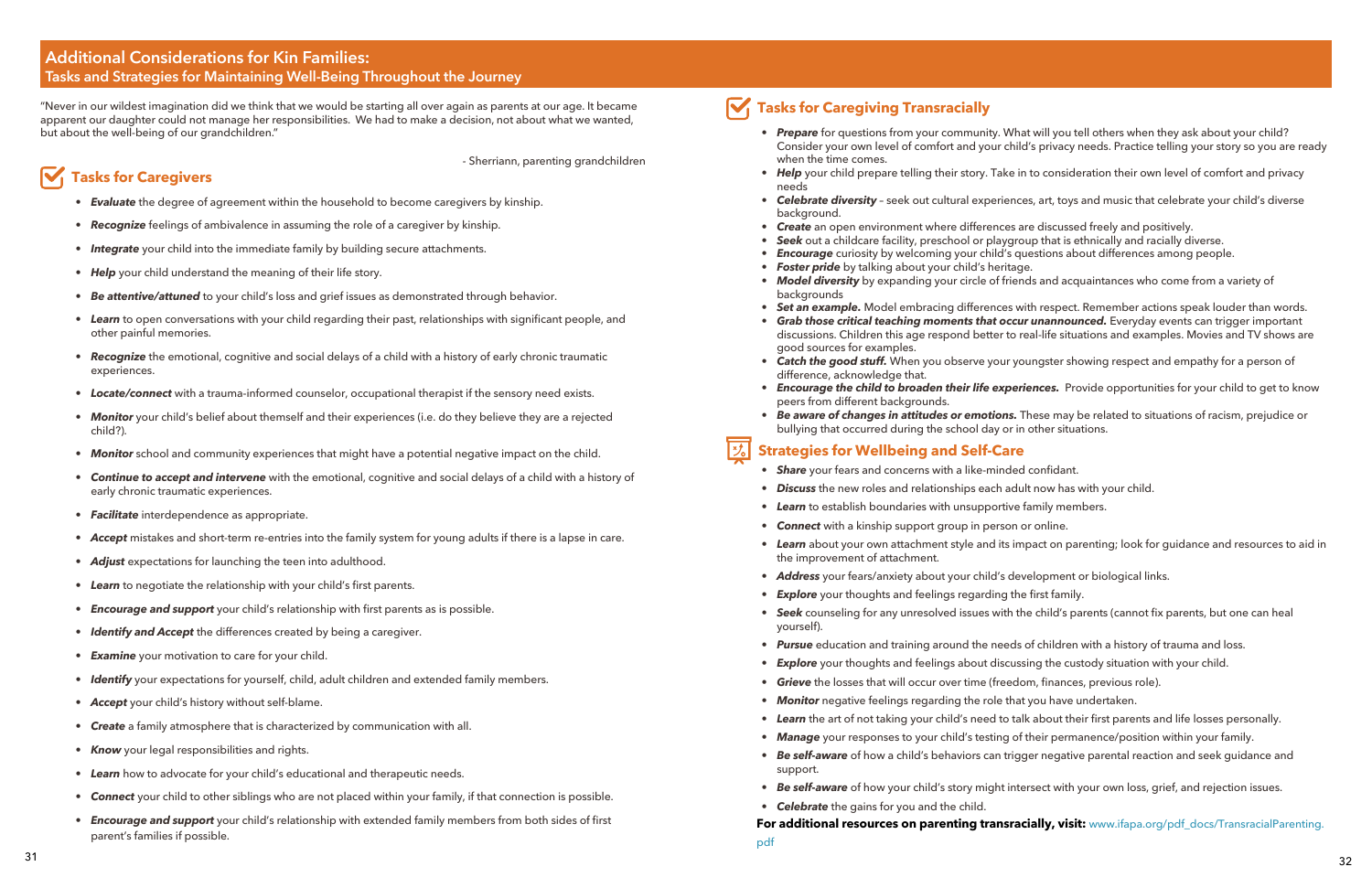<span id="page-17-0"></span>

# **Tools for Understanding Your Child and Meeting Your Need for Support**

- **1. Trauma/Loss Exposure History Tool:** <https://vtadoption.org/anticipatory-guidance/>
- **2. Recognizing Your Own Expectations:** <https://vtadoption.org/anticipatory-guidance/>
- **3. Effects of Caregiving:** <https://vtadoption.org/anticipatory-guidance/>
- **4. Your Circle of Support:**<https://vtadoption.org/anticipatory-guidance/>

### **Where You Can Go for Help In Vermont** *Support Services for Parents*

#### **Parent Child Centers**

#### <http://www.humanservices.vermont.gov/community-partners/cp-parent-child>

*Contact Information for the 15 sites available on their website. Parent Child Centers provide home visiting as part of a variety of supports and services for families. Each center can also connect family members to more information and help.*

#### **Permanency Unit**

<http://dcf.vermont.gov/adopt/support> Phone: (802) 241-2131

*Unit includes Permanency Planning Program Manager, Post-Permanency Program Manager, Foster/Kincare Manager, ICPC/ICJ, Vermont Adoption Registry*

#### **Project Family**

<http://dcf.vermont.gov/adopt> Phone: 1-800-746-7000 Email: [Toni.Yandow@partner.vermont.gov](mailto:Toni.Yandow@partner.vermont.gov)

*Partnership between Lund and DCF to help find permanency for children in custody.*

#### **Resource Parent Curriculum**

<http://vermontcwtp.org/index.php/about-the-partnership/caregiver-training/rpc-plus>

*A Trauma-Intensive Workshop for caregivers of adopted, foster and kin children in partnership with the the Vermont Child Welfare Training Partnership and Community Mental Health Designated agencies.* 

#### **State Interagency Team (SIT) for Act 264 and Coordination of Services**

<http://ifs.vermont.gov/docs/sit> Phone: (802) 760-9171

*According to Act 264 (1988) and expanded under the Interagency Agreement (2005) there is a mandate and responsibility to coordinate services for children and youth who receive support from both education and AHS, including mental health, child welfare, youth justice, developmental services, health, vocational rehabilitation, and more. This coordination can occur through a Coordinated Services Plan meeting. If resolution can't be reached at the CSP meeting or additional resources and supports are needed a CSP team can make a referral to their Local Interagency Team and then to the State Interagency Team.* 

#### **Vermont 211**

#### <http://vermont211.org>/

- 1. Dial: 2-1-1
- 2. Call Toll Free 1-866-652-4636
- 3. When outside VT (802) 652-4636
- 4. Text your zip code to 898211

*Assistance to find resources available in Vermont and across New England.* 

Vermont Consortium for Adoption and Guardianship

<www.vtadoption.org>

#### Phone: (802) 241-0901 Email: [vtadoption@vermont.gov](mailto:vtadoption@vermont.gov)

*Partners with individuals, families and communities to further the knowledge and understanding of adoption and guardianship and to ensure that all people whose lives have been touched by adoption and/or guardianship have*  *access to quality services throughout Vermont.*

#### **Vermont Consortium for Adoption and Guardianship Lending Library** <https://vac.myturn.com> Easter Seals 641 Comstock Rd. Berlin, VT 05602 (802) 223-4744

*Books available in Berlin, VT at the Easterseals Office, for foster, guardian, and adoptive families provided by the Vermont Adoption Consortium.* 

#### **Vermont Adoption Registry**

#### [http://dcf.vermont.gov/vt](http://dcf.vermont.gov/vt-adoption-registry
)-adoption-registry Phone: (802) 241-0906 Email: [christina.shuma@partner.vermont.gov](mailto:christina.shuma@partner.vermont.gov)

*A registry of all adoptions that have occurred in the State of Vermont since 1940, - Assist members of the Adoption Constellation understand what information about the adoptee/birth family may be available to each member; - A conduit for post-adoption contact for families of minors adopted through the Vermont DCF system.*

#### **Vermont Child Welfare Training Partnership**

#### <http://vermontcwtp.org>/

Phone Number: (513) 253-1331 Email: [jenniferjorgenson@uvm.edu](mailto:jenniferjorgenson@uvm.edu)

*Facilitates trainings for Vermont Adoptive, Foster and Kin Families to increase competency and understanding through a collaboration between the Department for Children and Families and the University of Vermont.*

#### **Vermont Foster and Adoptive Family Association** VFAFA PO Box 220 Graniteville, VT

*A grassroots network of foster and adoptive parents in Vermont. Mission: To empower, support, and unify foster and adoptive families by strengthening the systems that care for Vermont's children.*

#### **Vermont Kin As Parents**

<http://vermontkinasparents.org>/ Phone: (802) 871-5104

*Supports relatives who are raising children and to educate the public and community partners about the joys and challenges these families experience.* 

#### **Voices at the Table**

#### [https://voicesatthetable.wordpress.com/](https://voicesatthetable.wordpress.com) Deidra K. Razzaque Email: [voicesatthetable@gmail.com](mailto:voicesatthetable@gmail.com)

*A place for Vermont adoptive, foster, and kinship families to share knowledge, concerns, insights, and triumphs with one another. Provides information about training opportunities to adoptive, foster and kinship families.*

#### *Special Needs*

#### **Children with Special Health Needs**

<http://dail.vermont.gov/youth> Phone: (802) 241-2401

*Provides resources for families with children who have Special Needs.* 

#### **Special Education Services**

<http://education.vermont.gov/student-support/special-education/family-resources> Phone: (802) 479-1030 [aoe.edinfo@vermont.gov](mailto:aoe.edinfo@vermont.gov) Special Education Technical Assistance: (802) 479-1255 Special Education Finance: (802) 479-1137

*Helps families make decisions about special education services for their children with disabilities who are eligible for special education services.*

#### **Vermont Family Network**

<http://www.vermontfamilynetwork.org>/ Phone: (802) 876-5315 or 1-800-800-4005

*Empowers and supports all Vermont families of children with special needs. Provides resources for families that need*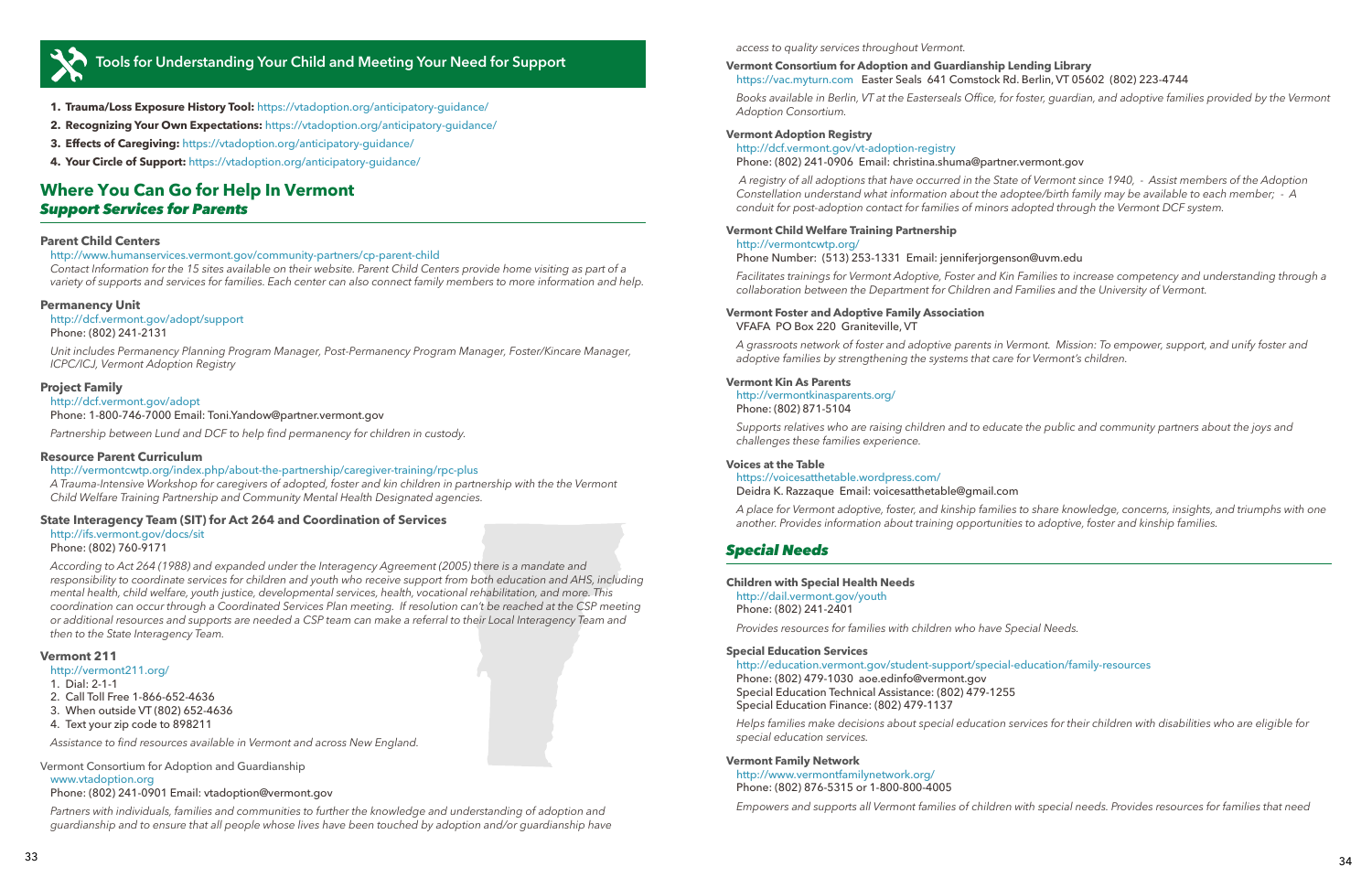# **Resources and Further Reading Websites**

**Adoptive Families Magazine:** <adoptivefamilies.com> **American Adoption Congress**: <americanadoptioncongress.org> **The Center for Adoption Support and Education**: <adoptionsupport.org> **ChildTrauma Academy**: <childtrauma.org> **Child Welfare League of America**: <cwla.org> **Child Welfare Information Gateway**:<childwelfare.gov> **National Child Traumatic Stress Network** <nctsn.org> **North American Council on Adoptable Children:** <nacac.org> Resources for Life Books: [https://www.childwelfare.gov/topics/adoption/adopt-parenting/lifebooks/](https://www.childwelfare.gov/topics/adoption/adopt-parenting/lifebooks) **Sensory Specific Information Websites:** <sensorysmarts.com>| <spdfoundation.net>| <out-of-sync-child.com>| [sensoryworld.](sensoryworld.com) [com](sensoryworld.com) **Tapestry Books:** <tapestrybooks.com>

**Theraplay© Institute:** <theraplay.org> **Trust Based Relational Intervention – Dr. Karyn Purvis:** <child.tcu.edu>

#### **Fact Sheets**

**Fact Sheet for Educators:** <https://vtadoption.org/information-for-teachers.html> **Fact Sheet for Medical Providers:** <https://vtadoption.org/information-for-medical-providers.html>

#### **Books**

**Recently published books about adoption, trauma, transracial adoption and healing:**

• *Children's Adjustment to Adoption: Developmental and Clinical Issues.* Brodzinsky, Smith, and Brodzinsky. 1998.

- *Adoption Nation* by Adam Pertman
- *Adoption Resources for Mental Health Professionals.* Pamela V. Grabe. 1990.
- *Attaching in Adoption: Practical tools for Today's Parents*. Deborah Gray.
- *Beneath the MASK Understanding the Adopted Teens*. Debbie Riley with John Meeks.
- *Beyond Consequences, Logic and Control: Vol 1 and Vol 2*. Heather Forbes.
- *The Boy that was Raised as a Dog*. Dr. Bruce Perry.
- *Building the Bonds of Attachment.* Dan Hughes.
- 
- *A Child's Journey Through Placement*. Vera I. Fahlberg, M.D.
- *The Connected Child*. Dr. Karyn Purvis.
- *The Dance of Attachment*. Holly Van Gulden.
- *Inside Transracial Adoption*. Beth Hall and Gail Steinberg.
- *Keeping Your Adoptive Family Strong: Strategies for Success*. Gregory C. Keck and L. Gianforte.
- Ph.D., Jayne E. Schooler.
- *Relatives Raising Children: An Overview of Kinship Care*. Joseph Crumbley.
- *Telling the Truth to Your Foster/Adopted Child*. Betsy Smalley and Jayne Schooler, 2015.
- *Twenty Things Adopted Kids Wish Their Adoptive Parents Knew*. Sherrie Eldridge.
- *Twenty Things Adoptive Parents Need to Succeed*. Sherrie Eldridge.
- 
- <sup>35</sup> <sup>36</sup> *Wounded Children, Healing Homes*. Jayne Schooler, Betsy Smalley and Tim Callahan.

• *Nurturing Adoptions: Creating Resilience after Neglect and Trauma.* Deborah Gray. • *Parenting in Transracial Adoption: Real Questions and Real Answers*. Jane Hoyt-Oliver Ph.D. Hope Haslam Straughan

• *The Whole-Brain Child: 12 Revolutionary Strategies to Nurture Your Child's Developing Mind*. Dr. Daniel Siegel.

*support. These services are free and confidential.*

#### **Vermont Federation of Families for Children's Mental Health**

[http://www.vffcmh.org/](http://www.vffcmh.org)

Phone: 800-639-6071 or (802) 876-7021 Email: [vffcmh@vffcmh.org](mailto:vffcmh@vffcmh.org)

*Supports families and children where a child or youth, age 0-22, is experiencing or at risk to experience emotional, behavioral, or mental health challenges.*

#### **Treatment and Therapy**

#### **Department of Mental Health**

<http://mentalhealth.vermont.gov/children-youth-and-family-services> Phone: (802) 241-0090 Fax (802) 241-0100

*Assures timely delivery of effective prevention, early intervention, and behavioral health treatment and supports through a family-centered system of care for all children and families in Vermont.*

#### **NFI Family Center**

#### <http://www.nfivt-familycenter.org>/

Phone: (802) 951-0450 Fax: (802) 652-2008

*Provides Therapeutic and Evaluative Services on an Outpatient basis. Also has consultation and training opportunities for families.* 

#### **Services for Youth**

#### **Camp For Me**

<www.camp4me.org> Phone: (802) 338-7382 Email: [info@camp4me.org](mailto:info@camp4me.org)

*Week long summer camp for youth who are adopted age 7 and up.*

#### **Outright Vermont**

[http://www.outrightvt.org/](http://www.outrightvt.org) Phone: (802) 865-9677 Email: [info@outrightvt.org](mailto:info@outrightvt.org)

*Provides support, advocacy, and celebration of young queer people in Vermont.* 

#### **Vermont Youth Development Program**

[https://www.vtyouthdevelopmentprogram.org/](https://www.vtyouthdevelopmentprogram.org) Phone: (802) 229-9151 Email: [ydp@wcysb.org](mailto:ydp@wcysb.org)

*Offering voluntary extended care services to Vermont youth in DCF custody making the transition to young adulthood. Services include exploring personal interests, setting goals, financial resources and much more*